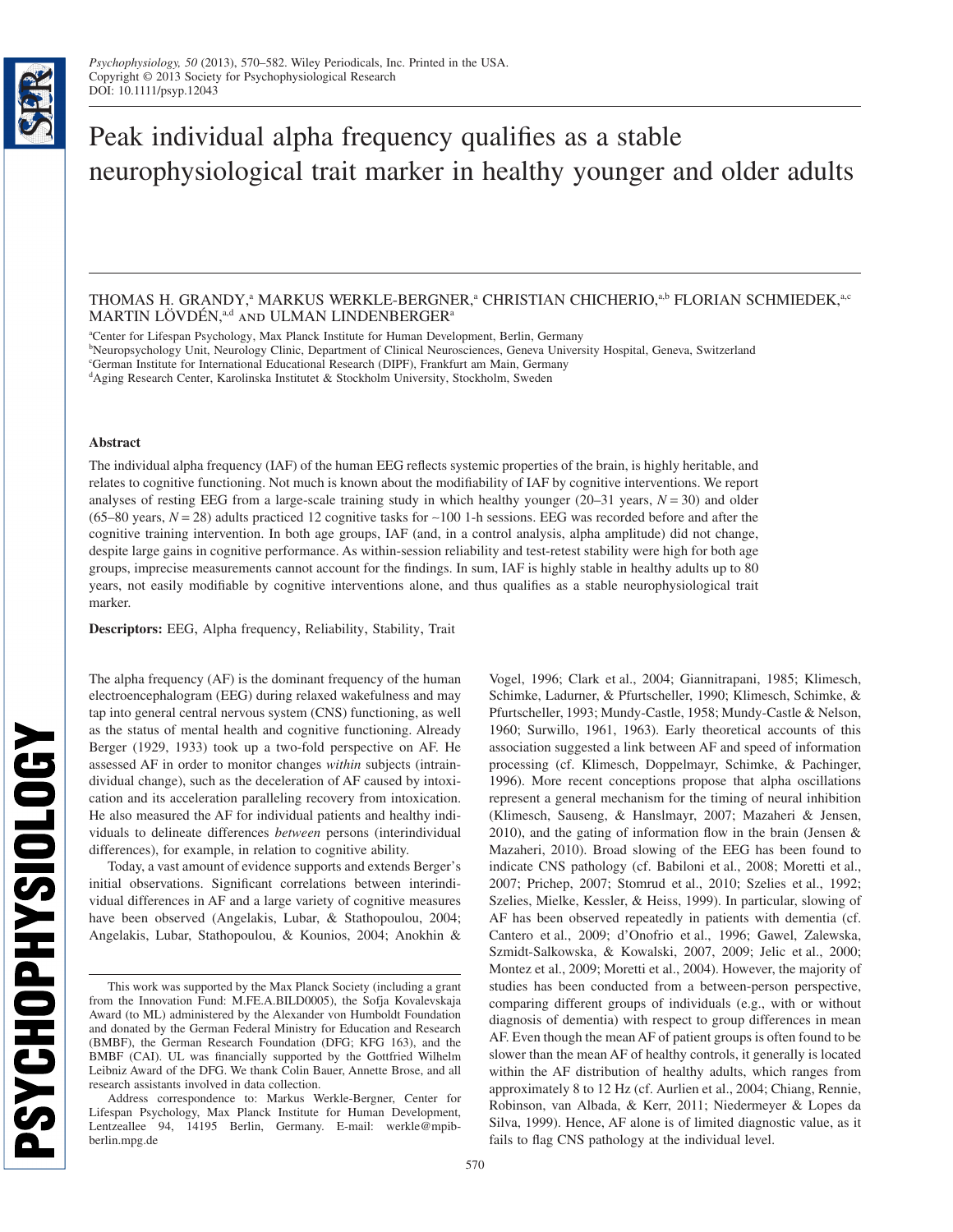Within groups of healthy individuals, there are substantial and highly stable between-person differences in AF over test-retest intervals up to several years (Deakin & Exley, 1979; Gasser, Bächer, & Steinberg, 1985; Kondacs & Szabó, 1999; Salinsky, Oken, & Morehead, 1991). Thus, the AF of individual subjects exhibits characteristics of a stable marker of a neurophysiological trait, thereby justifying the term *individual* AF (IAF) for a given individual (see also Doppelmayr, Klimesch, Pachinger, & Ripper, 1998; Klimesch, 1996, 1997). It has been shown that characteristics of the adult EEG—including features and variants of the alpha rhythm—show remarkably high heritability and thus are likely under strong genetic control (cf. Anokhin, Müller, Lindenberger, Heath, & Myers, 2006; Anokhin et al., 2001; C. M. Smit, Wright, Hansell, Geffen, & Martin, 2006; D. J. Smit et al., 2005; van Beijsterveldt & Boomsma, 1994; van Beijsterveldt & van Baal, 2002; Vogel, 1970), accounting well for the stable between-person differences in IAF.

Given the high stability of interindividual differences in IAF over time in the absence of neuropathological processes, IAF may be a valuable marker for monitoring neuropathological changes within individuals. That is, whereas absolute values of IAF may possess poor sensitivity and specificity as a clinical marker as argued above, IAF may constitute a promising and readily available candidate for monitoring deviations from normal CNS functioning, such as progression of disease, by following within-person changes over time.

The potential use of changes in IAF over time as an early individual marker of pathology mandates that IAF is, in fact, stable within individuals in the absence of pathology. In this context, two separate and formally independent aspects of stability need to be distinguished (cf. Kagan, 1980). One aspect is the stability of between-person differences in IAF, that is, stability of the rank order of IAF across individuals as reported above. The other aspect is the stability of the absolute IAF, for example, as expressed in the lack of change in IAF within individuals over time. Whereas the former has been investigated extensively, the stability of the absolute IAF over time has been rarely investigated explicitly. Furthermore, if stability of IAF reflects aspects of CNS functioning that are particularly difficult to modify through experience, then IAF should be robust against indirect influences on general CNS functioning such as practice-related improvements in a variety of cognitive tasks.

Here, we use data from the COGITO study (Schmiedek, Lövdén, & Lindenberger, 2010) to investigate both aspects of the stability of IAF over half a year and as a function of extensive cognitive training in younger (20–31 years) and older (65–80 years) adulthood. In the COGITO study, a relatively large sample of individuals in an intervention group (*N* = 204) practiced a broad battery of perceptual speed, working memory, and episodic memory tasks for over 100 1-h sessions. A no-contact control group  $(N = 83)$  took part in an extensive cognitive assessment before (pretest) and after (posttest) the 100 days of cognitive training only. Approximately 30% of all participants took part in EEG recordings conducted in the context of the pretest and posttest assessments. IAF was assessed by fast Fourier transform (FFT) of the resting EEG, with 2 min eyes closed followed by 2 min eyes open, and subsequent peak detection in the alpha range of the frequency spectrum.

By examining training-induced changes at the level of latent factors, Schmiedek and colleagues (2010) were able to demonstrate that the cognitive intervention as implemented in the COGITO study led to improvements in broad cognitive abilities. In addition, diffusion tensor imaging in a subgroup of participants revealed training-related improvements in the integrity of white matter, confined to the anterior portion of the corpus callosum (Lövdén et al., 2010). Thus, the COGITO study offers a unique opportunity to investigate the stability of IAF in younger and older adults. Gauging the effects of prodromal or early dementia on IAF requires knowledge about the degree of IAF stability in healthy aging, which, to our knowledge, has not yet been fully determined.

# **Method**

## **Participants**

The current study analyzed data from a subsample of the COGITO study (cf. Schmiedek et al., 2010), conducted at the Max Planck Institute for Human Development (MPIB), Berlin, Germany. Participants were recruited through newspaper advertisements, wordof-mouth recommendation, and flyers circulated in Berlin, for a longitudinal study on training and day-to-day variability of cognitive performance. The total COGITO sample involved 101 younger adults (YA, aged 20–31 years) and 103 older adults (OA, aged 65–80 years) completing an average of 101 daily sessions of cognitive assessment (cognitive intervention/training phase) as well as an extensive assessment of a large battery of cognitive tasks before (pretest) and after (posttest) the cognitive intervention phase. In addition to this intervention group, a no-contact control group of 44 younger adults (age range 20–31 years) and 39 older adults (age range 66–82 years) was recruited for participating in the pretest and posttest only. The Ethics Committee of the MPIB approved the study. All participants gave written informed consent.

Approximately 30% of the parent sample also volunteered and were eligible for participating in EEG recordings that were conducted in the context of the pretest and posttest assessments, resulting in an effective sample for this report of 30 younger (17 women,  $M_{\text{age}} = 25.3$  years,  $SD = 3.1$ , range = 20–31 years) and 28 older (10) women,  $M_{\text{age}} = 70.8$  years,  $SD = 4.0$ , range = 65–80 years) adults in the intervention group and 15 younger (7 women,  $M_{\text{age}} = 24.7$ years,  $SD = 2.3$ , range =  $22-29$  years) and 12 older adults (6 women,  $M_{\text{age}} = 69.2$  years,  $SD = 3.5$ , range = 66–79 years) in the control group. To be eligible, participants had to have normal or corrected-to-normal vision and be right-handed. In addition, they had to report not to suffer from any of the following conditions: cardiovascular disease, except for treated hypertension, present in seven older adults; diabetes; neurological or psychiatric conditions; use of antiseizure or antidepressant drugs; drug or alcohol abuse. Older participants were screened for dementia using the minimental state examination (MMSE; Folstein, Folstein, & McHugh, 1975) with a cut-off score of 26. Table 1 provides an overview of the sample descriptives. With respect to chronological age, Digit Symbol Substitution scores (perceptual speed), Raven Advanced Progressive Matrices scores (reasoning), and MMSE scores, the intervention and control group in the COGITO parent sample did not differ significantly from each other (independent samples *t* tests, all *p*s > .05), as did the EEG subsample and the non-EEG subsample (independent samples *t* tests, all *p*s > .05). Thus the intervention and control group can be regarded as being comparable at pretest, and the EEG subsample as being representative of the full COGITO parent sample.

Within the EEG subsample, intervention and control group did not differ significantly with regards to chronological age (YA: *t*(43) = 0.64; OA: *t*(38) = 1.16; *p*s > .05), Digit Symbol Substitution scores (YA: *t*(43) = -0.90; OA: *t*(38) = -0.35; *p*s > .05), Raven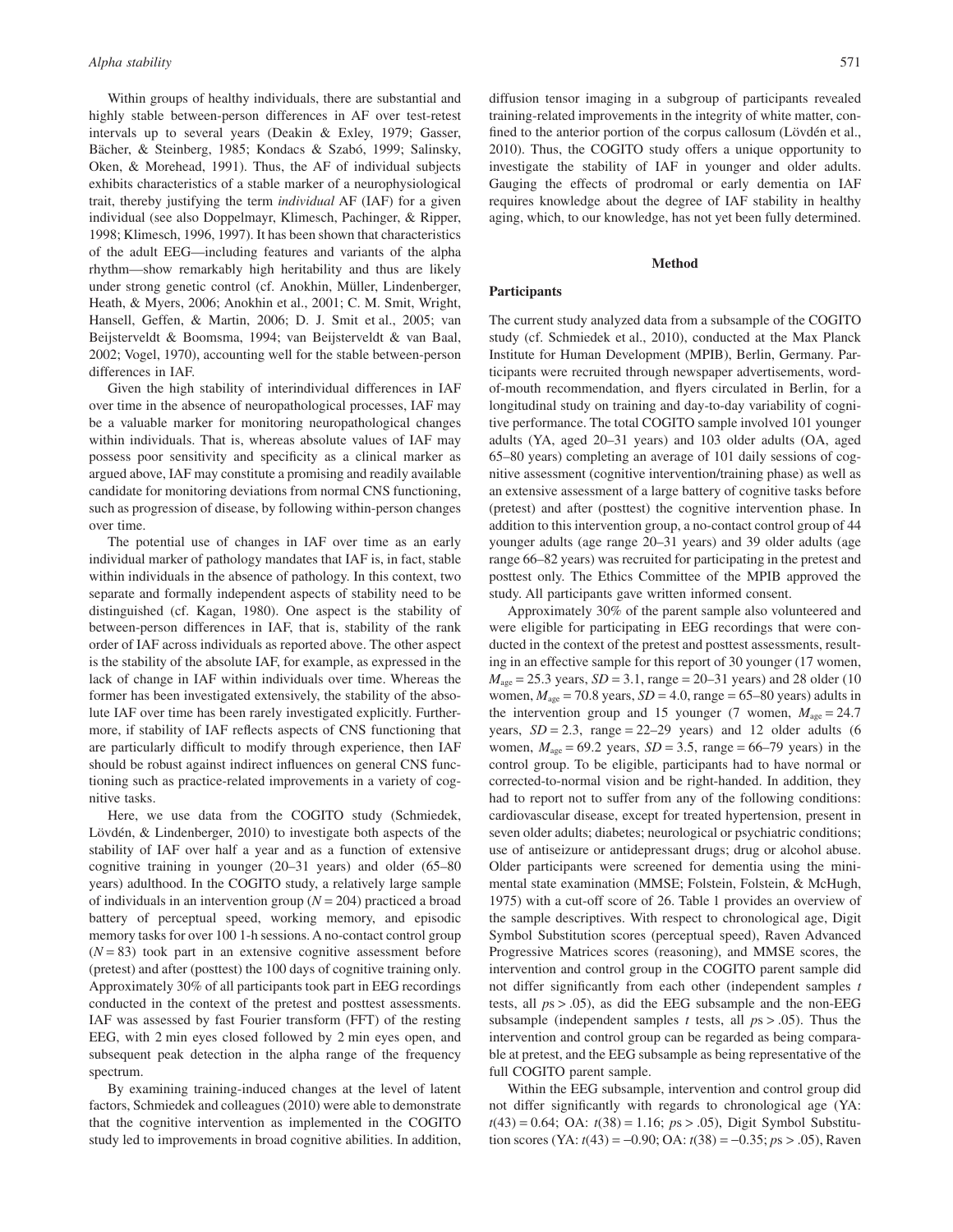|                                                                                                                             |                                                                                  | EEG subsample                                                                                                |                                                                                                        | COGITO parent sample                                                                 |                                                                               |  |  |
|-----------------------------------------------------------------------------------------------------------------------------|----------------------------------------------------------------------------------|--------------------------------------------------------------------------------------------------------------|--------------------------------------------------------------------------------------------------------|--------------------------------------------------------------------------------------|-------------------------------------------------------------------------------|--|--|
| Younger adults                                                                                                              | Age $(SD)$                                                                       | Intervention group<br>$(n=30)$<br>25.3(3.1)                                                                  | Control group<br>$(n = 15)$<br>24.8(2.3)                                                               | Intervention group<br>$(n = 101)$<br>25.6(2.7)                                       | Control group<br>$(n = 44)$<br>25.2(2.5)                                      |  |  |
|                                                                                                                             | Digit symbol $(SD)$<br>Raven Matrices (SD)<br>$IAF$ EC $(SD)$<br>$IAF$ EO $(SD)$ | 59.6(9.2)<br>.55(.21)<br>9.9(0.7)<br>10.1(0.8)                                                               | 62.1(8.2)<br>.51(.15)<br>9.7(0.9)<br>9.8(1.1)                                                          | 60.3(9.5)<br>.53(.21)                                                                | 59.5(8.7)<br>.49(0.18)                                                        |  |  |
| Older adults<br>Age $(SD)$<br>Digit symbol $(SD)$<br>Raven Matrices (SD)<br>MMSE (SD)<br>$IAF$ EC $(SD)$<br>$IAF$ EO $(SD)$ |                                                                                  | Intervention group<br>$(n = 28)$<br>70.8(4.0)<br>45.5(7.6)<br>.29(0.15)<br>28.6(1.3)<br>9.4(0.9)<br>9.5(1.3) | Control group<br>$(n = 12)$<br>69.2(3.5)<br>46.4(7.7)<br>.29(.18)<br>28.3(1.6)<br>9.2(0.6)<br>9.4(0.9) | Intervention group<br>$(n = 103)$<br>71.3(4.1)<br>43.6(9.0)<br>.24(.15)<br>28.4(1.2) | Control group<br>$(n=39)$<br>70.6(4.0)<br>44.4(8.5)<br>.27(0.14)<br>28.2(1.6) |  |  |

**Table 1.** *Descriptive Statistics and Individual Alpha Frequency With Eyes Closed and Eyes Open at Pretest*

*Note.* Differences between the intervention and control group in the full COGITO parent sample as well as in the EEG sub-sample were not statistically significant (independent samples Student's *t* tests, all *p*s > .05). Also differences between the EEG subsample and the non-EEG subsample were not statistically significant (independent samples Student's *t* tests, all  $ps > .05$ ). MMSE = mini-mental state examination; IAF = individual alpha frequency.

Advanced Progressive Matrices scores (YA: *t*(43) = 0.80; OA:  $t(38) = -0.06$ ;  $ps > .05$ ), mean IAF with eyes closed (YA: *t*(43) = 0.59; OA: *t*(37) = 0.45; *p*s > .05), mean IAF with eyes open (YA: *t*(43) = 1.22; OA *t*(38) = 0.19; *p*s > .05), and MMSE scores  $(OA: t(38) = 0.84, p > .05)$ , all as assessed at pretest (see Table 1).

#### **Study Design**

During the longitudinal training phase, the intervention group practiced six perceptual speed, three working memory, and three episodic memory tasks during on average 101 1-h sessions. Pretest and posttest assessments for the intervention as well as the control group consisted of 10 sessions of 2–2.5 h, containing cognitive test batteries and self-report questionnaires (e.g., personality inventories). Pretest EEG recording was conducted after the behavioral pretest and for the intervention group immediately before the longitudinal training phase. The posttest EEG recording was completed shortly after the completion of the behavioral posttest. The EEG recordings were separated by an average of 6.6 months for the intervention group (YA:  $M = 6.9$  months,  $SD = 1.0$ ; OA:  $M = 6.3$ months,  $SD = 1.0$ ) and equally by an average of 6.6 months for the control group (YA:  $M = 6.7$  months,  $SD = 0.8$ ; OA:  $M = 6.4$ months,  $SD = 0.8$ ). Intervention and control group were statistically comparable on average temporal distance between EEG recordings (YA: *t*(43) = 0.51; OA; *t*(38) = -0.23; *p*s > .05).

#### **Practice Sessions and Practiced Cognitive Tasks**

In each practice session, participants accomplished 12 different cognitive tasks from the cognitive domains of perceptual speed, working memory, and episodic memory. Within each cognitive domain, tasks consisted either of numerical (e.g., digits), verbal (e.g., letters), or figural-spatial (e.g., spatial positions) stimulus material. Sessions were carried out in small groups of two to five participants at PCs, using the keyboard, mouse, as well as special button boxes for the different tasks. All stimuli were presented on the computer screen. The practiced tasks will be briefly described below. For a detailed description of the tasks, see Schmiedek and colleagues (2010).

Six *perceptual speed* tasks were administered, consisting of three choice reaction tasks (CRTs) and three comparison tasks

(CTs). In the three CRTs, digits (numerical), letters (verbal), or lines (figural) were presented, followed immediately by a visual mask in order to increase perceptual difficulty. Participants had to decide as fast and accurately as possible whether the stimulus was odd or even (numerical), a consonant or vowel (verbal), or symmetric or asymmetric (figural). In the CTs, either two strings of five digits (numerical) or consonants (verbal), or two three-dimensional colored objects were presented. Participants had to decide as fast and accurately as possible whether each two strings or objects were identical or not.

Three different *working memory* (WM) tasks were administered. In a numerical memory updating task, participants had to concurrently update four digits, i.e., carrying out additions and subtractions on the digits, and memorize the updated result. Updating operations appeared on the screen, referring to the four different digits in random order. At the end of each trial, the four final results had to be reproduced. In the alpha span task, participants had to assess, in sequentially presented letter-digit pairs, whether the digit indicated the correct relative position of the letter within the alphabetically ordered letters presented up to that point. In a spatial 3-back task, a sequence of black dots appeared at randomly varying locations in a  $4 \times 4$  grid. Participants had to recognize whether each dot was in the same position as the dot three steps earlier in the sequence or not.

Finally, three different *episodic memory* (EM) tasks were administered. In a word list task, lists of 36 nouns were presented sequentially and had to be recalled in the correct sequential order. In a number-noun pair task, lists of 12 pairs of two-digit numbers and nouns (e.g., "22 dogs") were presented sequentially. After presentation, the nouns appeared in random order and the corresponding numbers had to be entered. In an object position memory task, sequences of 12 colored photographs of real-world objects were displayed at different locations in a  $6 \times 6$  grid. After presentation, presented objects appeared at the bottom of the screen and had to be moved with the computer mouse in the correct order to the correct locations.

To maximize and even out the cognitive challenge of these tasks across individuals while also maintaining motivation, difficulty levels for the CRT, episodic memory, and working memory tasks were individualized using different masking and presentation times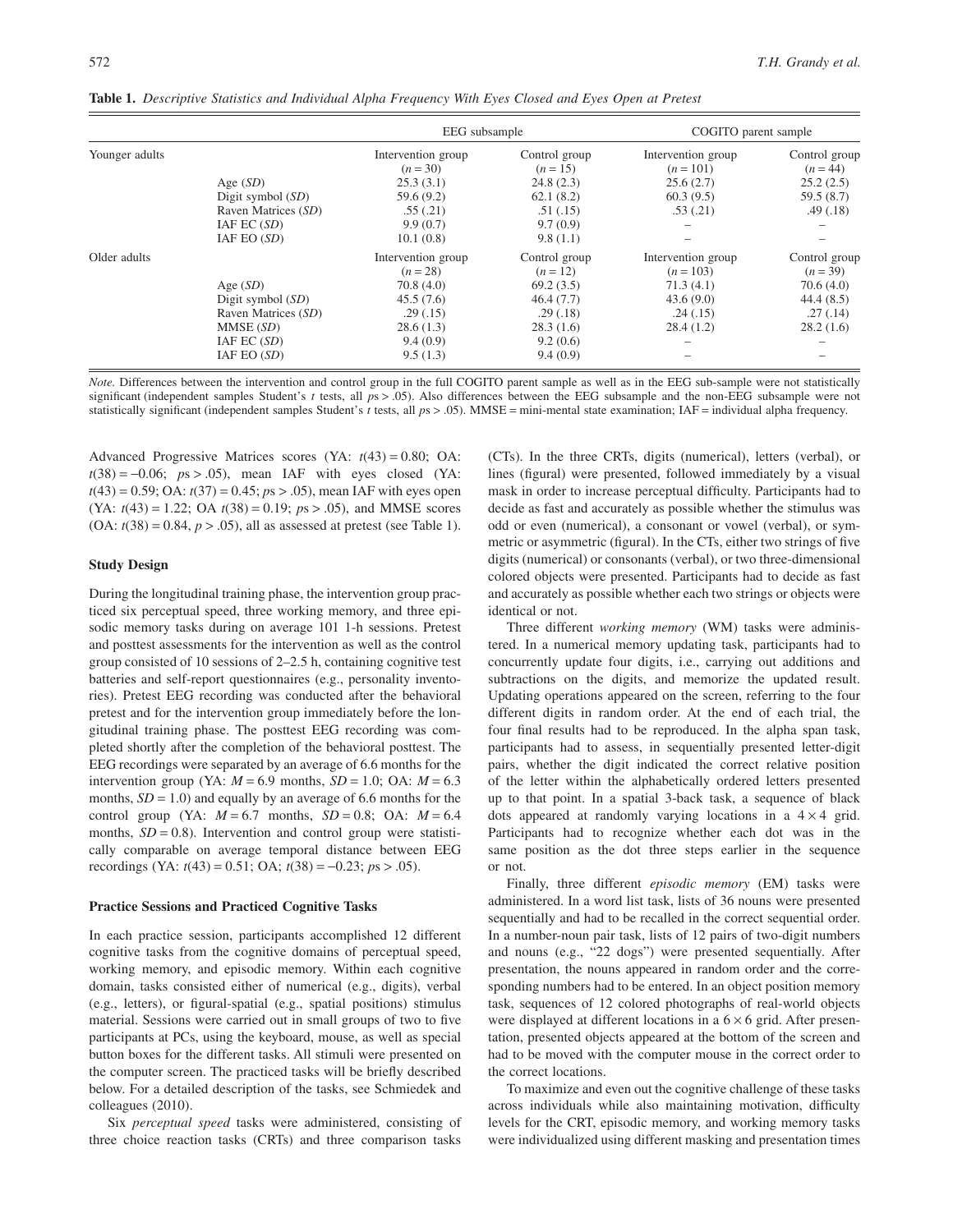based on pretest performance (for details, see Schmiedek et al., 2010).

#### **Assessment of Cognitive Training Effects**

To illustrate the cognitive training effects within the EEG subsample, we present results from the 12 trained cognitive tasks described above and as assessed during pretest and posttest (see Schmiedek et al., 2010, for further details). For the perceptual speed tasks (CRT, CT), accuracies and mean response times are reported; for the working memory (WM) and episodic memory (EM) tasks, accuracies are reported (see Table 2). For the overall omnibus repeated measures analysis of variance (rmANOVA), 18 performance measures (accuracy, mean response time) were *z*-standardized on mean and standard deviation at pretest across both age groups, and additionally the sign of the response time *z* scores was inverted so that for all performance measures positive *z* scores indicated training gains.

#### **EEG Data Acquisition**

EEG was recorded continuously with BrainAmp amplifiers (Brain Products GmbH, Gilching, Germany) from 64 Ag/AgCl electrodes. Sixty scalp electrodes embedded in an elastic cap (EASYCAP GmbH, Herrsching, Germany) were organized according to the 10% system (cf. Oostenveld & Praamstra, 2001). Ground was placed at AFz. Two electrodes were placed on the outer canthi (horizontal electrooculogram [EOG]) and one electrode below the left eye (vertical EOG) in order to monitor eye movements. During recording, all electrodes were referenced to the right mastoid electrode, while the left mastoid electrode was recorded as an additional channel. Electrode impedances were maintained below 5  $k\Omega$ before recording. The EEG was recorded with an analog band-pass of 0.1 to 250 Hz and digitized with a sampling rate of 1 kHz. EEG resting state data were acquired from two conditions: 2 min of recording with eyes closed (EC) and 2 min of recording with eyes

**Table 2.** *Average Training Gains in 12 Trained Cognitive Tasks from the Three Cognitive Domains: Perceptual Speed, Working Memory, and Episodic Memory*

|            |            |            |           |         | Intervention group |          |      | Control group    |                     |      |      |      |                     |                  |                  |
|------------|------------|------------|-----------|---------|--------------------|----------|------|------------------|---------------------|------|------|------|---------------------|------------------|------------------|
|            |            |            |           | Pretest |                    | Posttest |      |                  | Pretest<br>Posttest |      |      |      | Time $\times$ Group |                  |                  |
|            |            |            | Age group | Mean    | SD                 | Mean     | SD   | $\boldsymbol{d}$ | Mean                | SD   | Mean | SD   | d                   | $\boldsymbol{F}$ | $\boldsymbol{p}$ |
| <b>CRT</b> | <b>NUM</b> | <b>ACC</b> | YA        | 0.92    | 0.05               | 0.89     | 0.08 | $-0.64$          | 0.90                | 0.05 | 0.92 | 0.06 | 0.21                | 4.74             | < 0.05           |
|            |            |            | <b>OA</b> | 0.82    | 0.06               | 0.92     | 0.05 | 1.70             | 0.79                | 0.09 | 0.81 | 0.10 | 0.23                | 24.08            | < .001           |
|            |            | <b>RT</b>  | YA        | 536     | 81                 | 353      | 58   | 2.26             | 550                 | 73   | 495  | 77   | 0.75                | 29.70            | < .001           |
|            |            |            | <b>OA</b> | 621     | 169                | 482      | 86   | 0.82             | 629                 | 144  | 565  | 129  | 0.44                | 3.92             | n.s.             |
|            | <b>VER</b> | <b>ACC</b> | YA        | 0.85    | 0.07               | 0.85     | 0.09 | $-0.04$          | 0.81                | 0.10 | 0.81 | 0.09 | 0.01                | 0.04             | n.s.             |
|            |            |            | <b>OA</b> | 0.79    | 0.06               | 0.86     | 0.06 | 0.96             | 0.78                | 0.10 | 0.78 | 0.12 | 0.01                | 6.50             | < .05            |
|            |            | <b>RT</b>  | YA        | 475     | 61                 | 346      | 68   | 2.10             | 467                 | 75   | 442  | 75   | 0.32                | 24.16            | < .001           |
|            |            |            | <b>OA</b> | 630     | 166                | 505      | 97   | 0.75             | 653                 | 140  | 588  | 120  | 0.46                | 1.57             | n.s.             |
|            | <b>FIG</b> | <b>ACC</b> | YA        | 0.86    | 0.06               | 0.91     | 0.09 | 0.71             | 0.85                | 0.07 | 0.89 | 0.07 | 0.54                | 0.03             | n.s.             |
|            |            |            | <b>OA</b> | 0.83    | 0.05               | 0.89     | 0.06 | 1.27             | 0.79                | 0.11 | 0.79 | 0.10 | $-0.05$             | 10.51            | < 0.01           |
|            |            | <b>RT</b>  | YA        | 431     | 62                 | 295      | 53   | 2.20             | 407                 | 74   | 384  | 55   | 0.31                | 30.76            | < .001           |
|            |            |            | <b>OA</b> | 511     | 136                | 424      | 91   | 0.64             | 560                 | 141  | 477  | 114  | 0.37                | 0.97             | n.s.             |
| <b>CT</b>  | <b>NUM</b> | <b>ACC</b> | YA        | 0.95    | 0.03               | 0.95     | 0.05 | 0.03             | 0.94                | 0.04 | 0.94 | 0.04 | 0.08                | 0.03             | n.s.             |
|            |            |            | <b>OA</b> | 0.94    | 0.04               | 0.99     | 0.01 | 1.03             | 0.93                | 0.08 | 0.94 | 0.06 | 0.17                | 6.29             | < .05            |
|            |            | <b>RT</b>  | YA        | 1474    | 229                | 1169     | 221  | 1.33             | 1456                | 163  | 1393 | 210  | 0.39                | 16.11            | < .001           |
|            |            |            | <b>OA</b> | 1807    | 265                | 1664     | 289  | 0.54             | 1774                | 277  | 1812 | 280  | $-0.14$             | 8.65             | < 0.01           |
|            | <b>VER</b> | <b>ACC</b> | YA        | 0.93    | 0.04               | 0.94     | 0.06 | 0.18             | 0.91                | 0.04 | 0.92 | 0.05 | 0.05                | 0.08             | n.s.             |
|            |            |            | <b>OA</b> | 0.87    | 0.07               | 0.95     | 0.03 | 1.28             | 0.90                | 0.05 | 0.89 | 0.07 | $-0.14$             | 30.70            | < .001           |
|            |            | <b>RT</b>  | YA        | 1665    | 262                | 1312     | 254  | 1.34             | 1660                | 182  | 1568 | 219  | 0.51                | 11.11            | < .01            |
|            |            |            | <b>OA</b> | 2094    | 316                | 2044     | 319  | 0.16             | 2093                | 257  | 2128 | 233  | $-0.14$             | 1.37             | n.s.             |
|            | <b>FIG</b> | <b>ACC</b> | YA        | 0.90    | 0.06               | 0.91     | 0.10 | 0.19             | 0.90                | 0.05 | 0.89 | 0.08 | $-0.29$             | 1.37             | n.s.             |
|            |            |            | <b>OA</b> | 0.83    | 0.06               | 0.93     | 0.07 | 1.73             | 0.81                | 0.08 | 0.84 | 0.07 | 0.31                | 10.32            | < .01            |
|            |            | <b>RT</b>  | YA        | 2172    | 355                | 1238     | 288  | 2.63             | 2258                | 220  | 2022 | 378  | 1.07                | 44.30            | < .001           |
|            |            |            | <b>OA</b> | 2681    | 405                | 2266     | 448  | 1.02             | 2740                | 358  | 2794 | 208  | $-0.15$             | 8.42             | < 0.01           |
| <b>WM</b>  | <b>NUM</b> | <b>ACC</b> | YA        | 0.65    | 0.10               | 0.82     | 0.09 | 1.77             | 0.62                | 0.11 | 0.66 | 0.09 | 0.38                | 37.59            | < .001           |
|            |            |            | <b>OA</b> | 0.54    | 0.14               | 0.74     | 0.08 | 1.35             | 0.52                | 0.15 | 0.53 | 0.16 | 0.10                | 25.70            | < .001           |
|            | <b>VER</b> | <b>ACC</b> | YA        | 0.64    | 0.06               | 0.73     | 0.10 | 1.50             | 0.59                | 0.10 | 0.61 | 0.08 | 0.20                | 11.00            | < 0.01           |
|            |            |            | <b>OA</b> | 0.53    | 0.06               | 0.60     | 0.07 | 1.10             | 0.54                | 0.08 | 0.52 | 0.08 | $-0.24$             | 22.75            | < .001           |
|            | <b>FIG</b> | <b>ACC</b> | YA        | 0.82    | 0.10               | 0.92     | 0.09 | 1.03             | 0.83                | 0.09 | 0.86 | 0.09 | 0.33                | 11.36            | < 0.01           |
|            |            |            | <b>OA</b> | 0.68    | 0.08               | 0.77     | 0.12 | 1.19             | 0.70                | 0.08 | 0.68 | 0.11 | $-0.22$             | 7.74             | < 0.01           |
| EM         | <b>NUM</b> | <b>ACC</b> | YA        | 0.40    | 0.18               | 0.59     | 0.23 | 1.02             | 0.35                | 0.19 | 0.41 | 0.20 | 0.29                | 8.89             | < 0.01           |
|            |            |            | <b>OA</b> | 0.19    | 0.08               | 0.30     | 0.13 | 1.40             | 0.22                | 0.12 | 0.25 | 0.13 | 0.27                | 6.72             | < .05            |
|            | <b>VER</b> | <b>ACC</b> | YA        | 0.35    | 0.15               | 0.58     | 0.18 | 1.58             | 0.32                | 0.18 | 0.41 | 0.19 | 0.47                | 12.38            | < 0.01           |
|            |            |            | <b>OA</b> | 0.19    | 0.06               | 0.32     | 0.14 | 2.26             | 0.18                | 0.06 | 0.23 | 0.08 | 0.84                | 6.22             | < 0.05           |
|            | <b>FIG</b> | <b>ACC</b> | YA        | 0.44    | 0.14               | 0.58     | 0.20 | 1.01             | 0.37                | 0.16 | 0.39 | 0.17 | 0.08                | 9.38             | < 0.01           |
|            |            |            | <b>OA</b> | 0.32    | 0.16               | 0.45     | 0.15 | 0.79             | 0.36                | 0.14 | 0.39 | 0.12 | 0.18                | 7.01             | < .05            |
|            |            |            |           |         |                    |          |      |                  |                     |      |      |      |                     |                  |                  |

*Note.* Time  $\times$  Group = interaction from  $2 \times 2$  rmANOVAs with factors time (pretest, posttest) and group (intervention, control)—the interaction serves as an estimate for the reliability of the training effect beyond the effect of the repeated assessment of a task (see Schmiedek, Lövdén, & Lindenberger, 2010). CRT = choice reaction time task; CT = comparison task; WM = working memory task; EM = episodic memory task; NUM = numerical stimulus material; VER = verbal stimulus material; FIG = figural/spatial stimulus material; RT = response time in ms; ACC = accuracy; YA = younger adults; OA = older adults;  $SD =$  standard deviation;  $d =$  Cohen's  $d$ ;  $n.s. = p > .05$ .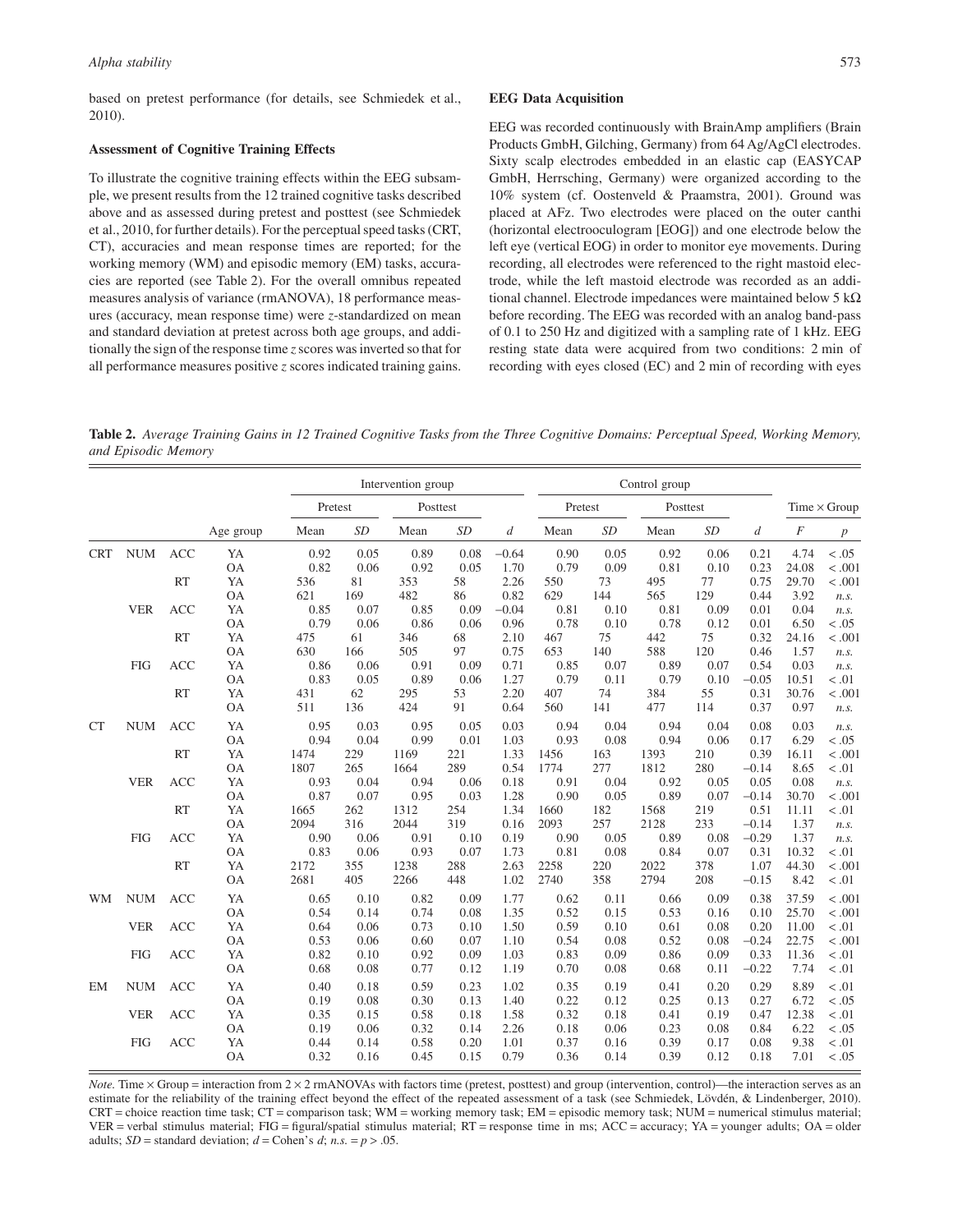open (EO). Participants were instructed to sit as relaxed and still as possible and to fixate a fixation cross during the EO condition.

## **EEG Data Preprocessing**

Preprocessing and analysis of EEG data was performed using the EEGLAB (Delorme & Makeig, 2004) and FieldTrip (Oostenveld, Fries, Maris, & Schoffelen, 2011) toolboxes, as well as customwritten MATLAB (The MathWorks Inc., Natick, MA) code. EEG data was rereferenced to mathematically linked mastoids, filtered with a 4th order Butterworth filter and a band-pass of 0.5 to 100 Hz, and segmented into epochs of 1 s. Segments were visually inspected, and all segments containing artifacts other than eye blinks and eye movements were excluded from further analyses. After manual artifact rejection, an independent component analysis (ICA; Bell & Sejnowski, 1995) was conducted in order to correct for eye blinks and movements. Artifact corrected data was then subjected to a FFT within the FieldTrip toolbox, using a Hanning window and zero padding to 10 s, in order to obtain a frequency resolution of 0.1 Hz.

#### **Estimation of IAF and Alpha Amplitude**

IAF was estimated as peak alpha frequency from the mean spectrum over 17 posterior electrodes (Pz, P1/2, P3/4, P5/6, P7/8, POz, PO3/4, PO7/8, Oz, and O1/2) by means of peak detection between 7.5 and 12.5 Hz. IAF was estimated separately for the EC and EO condition, since both IAF measures can be found in the literature (e.g., McEvoy, Smith, & Gevins, 2000). Peaks were defined as those frequency points where the first derivative of the spectrum changed from positive to negative. Searching explicitly for peaks (zero crossings of the first derivative) assured that we extracted true peaks from the spectrum rather than maximal values at the boundary of the predefined alpha range. For every participant, four IAF values were determined (IAF for EC and EO at pretest and posttest, respectively). In one out of 340 peak estimations (0.3%) only, no peak was found in the alpha range (EC pretest, male older adult, intervention group).

The focus of this article is on testing training-related changes in IAF. However, given that the amplitude of alpha oscillations was also repeatedly reported to demonstrate high stability in the presence of large interindividual differences (e.g., Burgess & Gruzelier, 1993; Enoch et al., 2008; Gasser et al., 1985; Näpflin, Wildi, & Sarnthein, 2007; Pollock, Schneider, & Lyness, 1991; D. J. Smit et al., 2005), probably as a consequence of high heritability (e.g., Enoch et al., 2008; C. M. Smit et al., 2006; D. J. Smit et al., 2005; van Beijsterveldt & van Baal, 2002; Vogel, 1970), we also conducted stability analyses on estimates of alpha amplitude. This set of analyses was primarily intended as a control for the validity of our methods. Alpha amplitude was defined as the mean amplitude of the frequency spectrum of the 17 posterior electrodes  $\pm$  1 Hz around the IAF. Here, we follow the convention of reporting amplitude of frequency bands within approximately 2 Hz bins (e.g., Babiloni, Frisoni et al., 2009; Doppelmayr et al., 1998; Klimesch, 1999). Statistical analyses were conducted on log-transformed amplitude values, as raw scores were not normally distributed. The grand average amplitude spectra at representative electrode positions as well as the topographical distribution of alpha amplitudes at IAF are shown in Figure 1.

#### **Statistical Analyses**

Statistical analyses were done in MATLAB (MathWorks) and SPSS 15.0 (SPSS Inc., Chicago, IL). Overall changes in cognitive

performance were assessed by means of rmANOVA with the factors Time (pretest vs. posttest)  $\times$  Age (younger vs. older adults)  $\times$  Group (intervention vs. control group)  $\times$  Task (18) performance scores from 12 tasks, see above). Whenever the assumption of sphericity was violated (Mauchly's test), Greenhouse-Geisser corrected degrees of freedom and *p* values are reported. Specific effects of cognitive training are given as effect sizes (*d*), calculated separately for younger and older adults as mean pretest versus posttest differences divided by the *SD* at pretest. Statistical significance of effect sizes was investigated by testing the Time  $\times$  Group interactions for each cognitive measure separately for both age groups. Overall changes in IAF and alpha amplitude due to cognitive training were assessed by rmANOVA with the factors Time  $\times$  Age  $\times$  Group  $\times$  Condition (eyes closed vs. eyes open). To ensure that changes in IAF and alpha amplitude were not masked by the control group, one-sample Student's *t* tests were conducted, and for each condition and age group the Time  $\times$  Group interactions were tested for significance. Correlations between IAF and cognitive performance were estimated by Spearman correlation coefficients  $(\rho)$ ; the sign of the correlation coefficients between IAF and mean response times was inverted, so that positive correlations indicate better performance being related to higher alpha frequencies. Within-session reliability and testretest stability were estimated with the Pearson correlation coefficient (*r*), testing explicitly for a linear relationship between IAF measures. The reliability of IAF and alpha amplitude measures at pretest and posttest was assessed by means of an odd-even split of consecutive clean 1-s segments. Separate IAF and alpha amplitude values for the resulting two data halves were estimated as described above. Significant differences between correlation coefficients were assessed by means of Fisher's *Z* transformation.

#### **Results**

#### **Illustration of Training Gains**

The intervention group in the EEG subsample showed reliable and large training effects in all 12 trained cognitive tasks (Table 2). The effects were comparable to those in the total COGITO sample (Schmiedek et al., 2010). At pretest, performance between the intervention and control group did not differ significantly, YA: all *t*s(43) < 1.85, *p*s > .05; OA: all *t*s(38) < 1.45, *p*s > .05.

Omnibus rmANOVA with factors Time (pretest vs. posttest)  $\times$ Age (young vs. old)  $\times$  Group (intervention vs. control)  $\times$  Task (18 performance measures) revealed overall significant effects of time,  $F(1,81) = 351.75$ ,  $p < .001$ ; age,  $F(1,81) = 77.46$ , *p* < .001; and group, *F*(1,81) = 21.58, *p* < .001; but not of task,  $F(6.22,497.46) = 1.77$ ,  $p > .05$ . The Time  $\times$  Group interaction was highly reliable,  $F(1,81) = 151.53$ ,  $p < .001$ , indicating a differential effect of training on cognitive performance in the intervention group. The Time  $\times$  Age and Time  $\times$  Group  $\times$  Age interactions were not significant,  $Fs(1,81) < 3.24$ ,  $ps > .05$ , pointing to comparable overall cognitive training effects in both age groups. On the other hand, the Time  $\times$  Task,  $F(8.95, 716.12) = 5.24$ ,  $p < .001$ ; Age  $\times$  Task,  $F(6.22, 497.46) = 7.53, p < .001$ ; Time  $\times$  Age  $\times$  Task,  $F(8.95,716.12) = 8.32, p < .001$ ; and Time  $\times$  Age  $\times$  Group  $\times$  Task,  $F(8.95,716.12) = 3.60, p < .001$ , interactions were highly reliable. As will be shown below, these interactions primarily reflect differential speed-accuracy trade-offs within the two age groups in the perceptual speed tasks.

The specific cognitive training gains in accuracy and mean response time within age groups and cognitive domains are sum-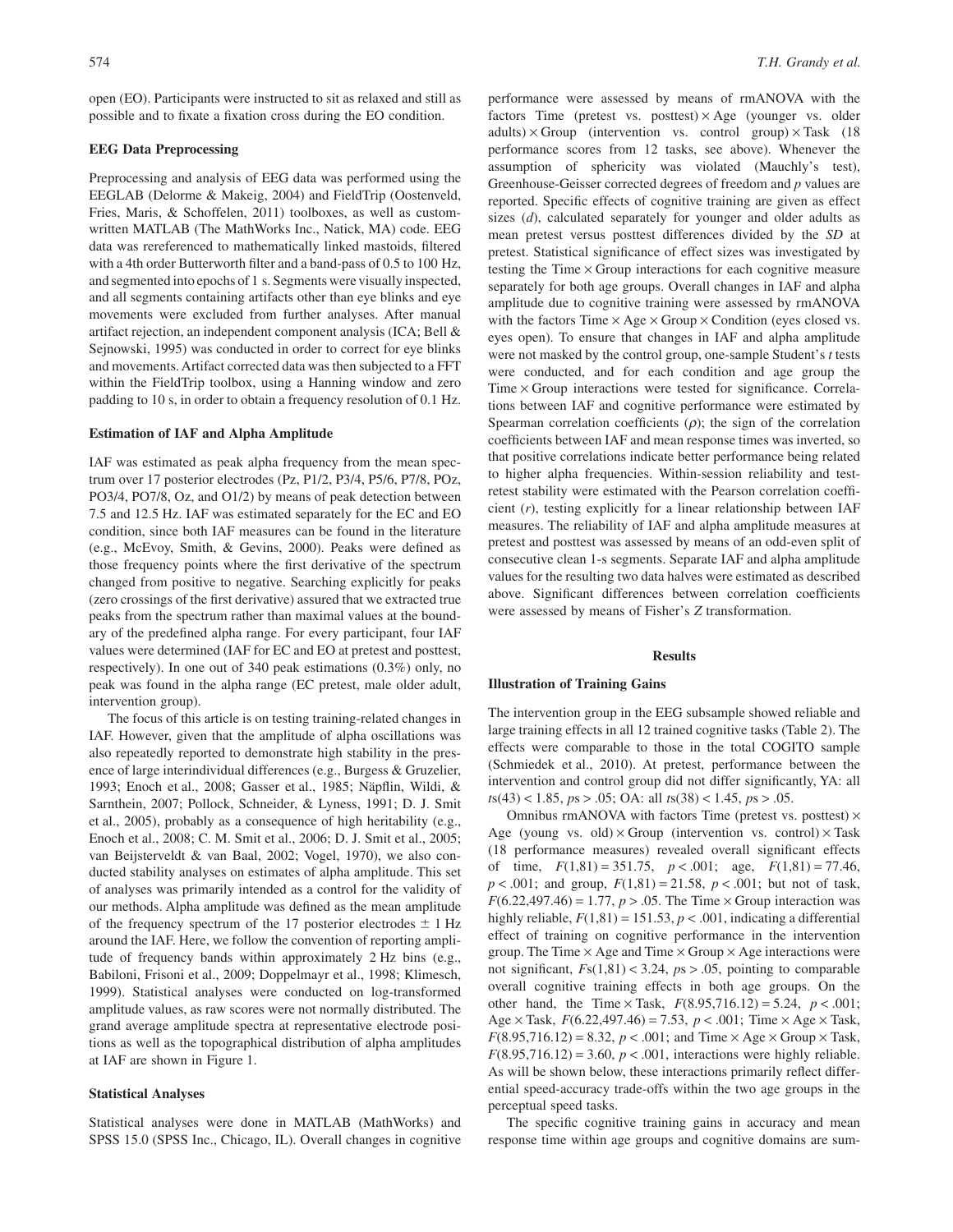

**Figure 1.** Grand average of the amplitude spectra at representative electrodes Fz, Cz, Pz, O1, and O2. A: data from all younger adults (*N* = 45); B: data from all older adults  $(N = 40)$ . Note that the spectra are highly self-similar, indicating high reliability of the spectra. On the right, the grand-average amplitude distribution at individual alpha frequency (IAF)  $\pm$  1 Hz is plotted across the scalp within each age group and condition. The amplitude is highest at occipital and parietal electrodes; black dots indicate electrode positions included in the calculation of IAF. Note the different scaling for the two age groups.  $EC = e$ yes closed;  $EO = eyes$  open;  $pre = pretest$ ;  $post = posttest$ .

marized in Table 2, together with the effect sizes (*d*) and the Time  $\times$  Group interaction serving as a test for statistical significance of training improvements beyond effects of repeated assessment. For the two perceptual speed tasks (CRT, CT), a differential speed-accuracy trade-off in performance gains was observed for the two age groups. Whereas the younger adults improved exclusively and strongly in their mean response times  $(d = 1.33$  to 2.63 with highly reliable  $Time \times Group$  interactions), the older adults showed a larger and consistent improvement in their accuracies  $(d = 0.96$  to 1.73 with highly reliable Time  $\times$  Group interactions, except CRT verbal  $p < .05$ ) as compared to their mean response times  $(d = 0.16$  to 1.02, with only the interactions in the numerical and figural CT being highly reliable). Working memory and episodic memory improved considerably in both age groups (YA:  $d = 1.01$  to 1.77, highly reliable Time  $\times$  Group interactions; OA:  $d = 0.79$  to 2.26, highly reliable Time  $\times$  Group interactions in the WM tasks, reliable Time  $\times$  Group interactions in the EM tasks). Taken together, large and reliable training-related performance gains were observed within the EEG subsample of the COGITO study.

# **Stability of IAF: No Change Due to Extensive Cognitive Training**

In stark contrast to the behavioral findings, we found no reliable changes in mean IAF from pretest to posttest (Figure 2A and B). Overall rmANOVA on IAF with factors Time  $\times$  Group  $\times$  Condition (eyes closed vs. eyes open)  $\times$  Age did not reveal any significant main effects or interactions, all  $Fs(1,80) < 2.97$ ;  $ps > .05$ , except for the factor age,  $F(1,80) = 5.07$ ,  $p < .05$ , indicating slower IAF in older adults on average. The observed age group difference in IAF amounted to 0.49 Hz with eyes closed  $(d = 0.62)$  and 0.56 Hz with eyes open (*d* = 0.53). None of the *t-*test contrasts (pretest vs. posttest) within age groups and conditions indicated a reliable increase of IAF from pretest to posttest (all *t*s < 1.39, *p*s > .05, effect sizes in the intervention group: YA<sub>EC</sub>:  $d = -0.08$ ; YA<sub>EO</sub>:  $d = -0.19$ ; OA<sub>EC</sub>:  $d = 0.15$ ; OA<sub>EO</sub>: 0.03). Equally, none of the Time  $\times$  Group interactions within age groups and conditions reached significance (all  $F_s$  < 2.64,  $ps$  > .05), showing that there were no differential effects of cognitive training on IAF in the experimental group as compared to the control group. Taken together, mean IAF was found to be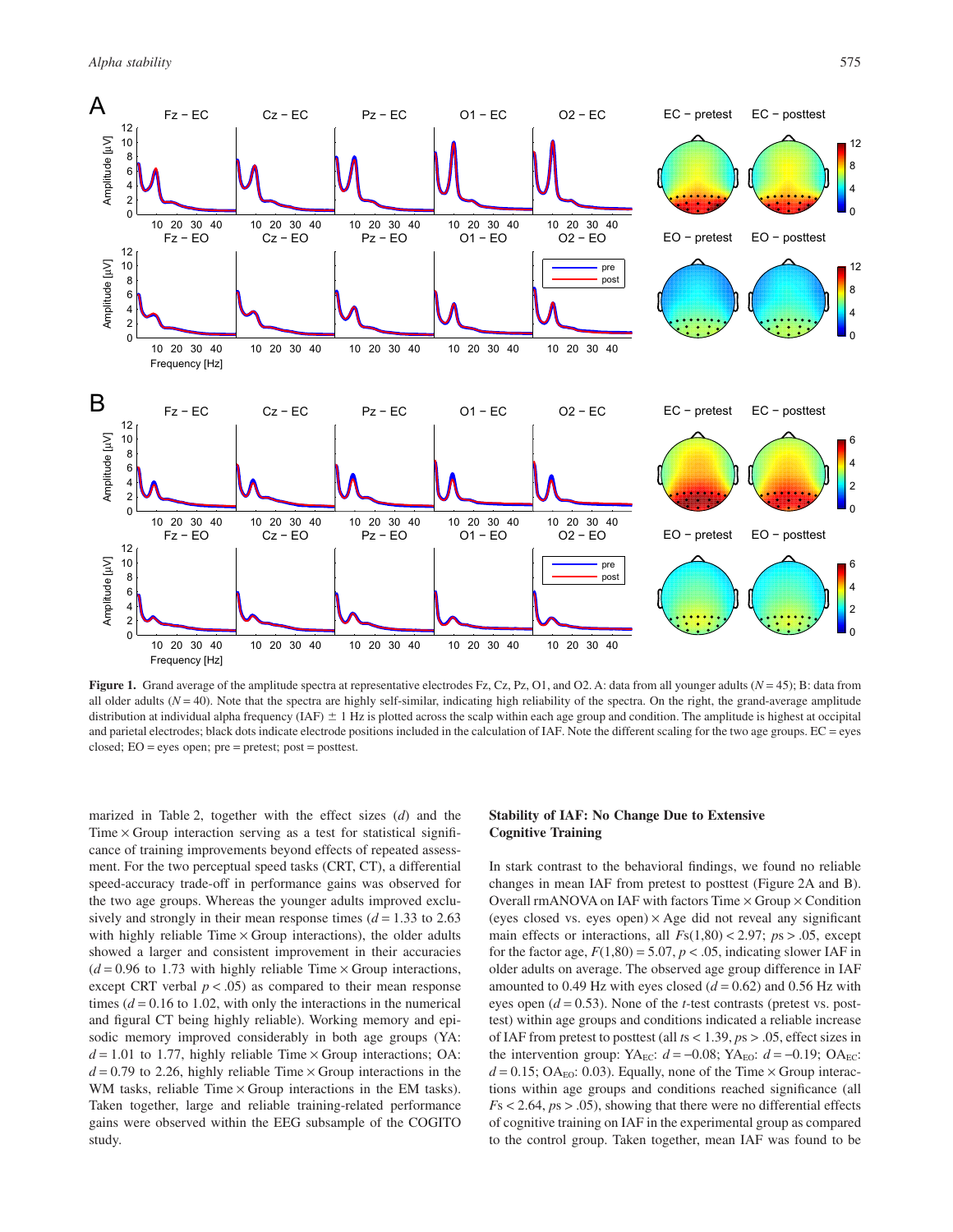

Figure 2. Average individual alpha frequency (IAF) and log-transformed alpha amplitude of the resting EEG with eyes closed and eyes open before and after extensive cognitive training. The mean amplitude was computed for  $\pm 1$  Hz around the IAF. None of the *t*-test contrasts indicated a significant increase in IAF or alpha amplitude as a function of cognitive training (IAF: all *t*s < 1.39, *p*s > .05; amplitude: all *t*s < 1.10, *p*s > .05). YA = younger adults; OA = older adults; pre = pretest; post = posttest. Error bars represent the standard error of the mean (*SE*).

stable in healthy younger and older adults over a period of 6.6 months. Notably, this result applied to a no-contact control group, and to an intervention group showing massive performance improvements on 12 trained tasks as well as small but reliable positive transfer effects at the level of broad cognitive abilities (see Schmiedek et al., 2010).

# **Correlations Between IAF, Sample Descriptives, and Trained Tasks**

Given the substantial training-induced gains in behavioral performance and the apparent stability of mean IAF, one may wonder whether IAF was related to cognitive performance in the present sample in the first place. To test and confirm the functional significance of the IAF measure, we calculated correlation coefficients between IAF (eyes closed) and performance on cognitive tasks as assessed at pretest (Table 3).

For both age groups, a systematic but weak relationship between IAF and cognitive performance was observed. The average correlation coefficient across 20 individual coefficients was  $\rho = 0.16$  for younger adults with 10 out of 20 coefficients significant at the .05 level, and  $\rho = .14$  for older adults with 5 out of 20 coefficients significant at the .05 level. Note that under the validity of the null hypothesis, that is, the assumption that there is no association between IAF and cognition, spurious correlations should average out and *p* values of correlation coefficients should be uniformly distributed. Thus, we tested the observed *p* values for deviations from a uniform distribution by means of the Kolmogorov-Smirnov test. For both age groups, it indicated a highly reliable deviation from a uniform distribution (YA:

| <b>Table 3.</b> Correlations $(\rho)$ Between Individual Alpha Frequency |  |  |
|--------------------------------------------------------------------------|--|--|
| (IAF) and Cognitive Performance at Pretest                               |  |  |

|                                                          |                                        |                                 |                      | Younger adults           | Older adults         |                      |  |
|----------------------------------------------------------|----------------------------------------|---------------------------------|----------------------|--------------------------|----------------------|----------------------|--|
| Cognitive tasks<br>Digit symbol<br><b>Raven Matrices</b> |                                        |                                 | $\rho$<br>.37<br>.32 | p<br>< 0.01<br>< 0.05    | $\rho$<br>.32<br>.06 | p<br>< .05<br>n.s.   |  |
| <b>CRT</b>                                               | <b>NUM</b>                             | <b>ACC</b><br>RT                | .48<br>.01           | < .001<br>n.s.           | .12<br>.33           | n.s.<br>< 0.05       |  |
|                                                          | <b>VER</b>                             | <b>ACC</b><br>RT                | .31<br>$-.19$        | $-.05$<br>n.s.           | .22<br>.23           | n.s.<br>n.s.         |  |
|                                                          | <b>FIG</b>                             | <b>ACC</b><br>RT                | .28<br>$-.24$        | $-.05$<br>n.s.           | .18<br>.22           | n.s.<br>n.s.         |  |
| <b>CT</b>                                                | <b>NUM</b>                             | <b>ACC</b><br>RT                | .16<br>$-.06$        | n.s.<br>n.s.             | .03<br>.28           | n.s.<br>< 0.05       |  |
|                                                          | <b>VER</b>                             | <b>ACC</b><br>RT                | .27<br>$-.18$        | < 0.05<br>n.s.           | $-.10$<br>.30        | n.s.<br>< 0.05       |  |
|                                                          | <b>FIG</b>                             | <b>ACC</b><br>RT                | .23<br>$-.09$        | n.s.<br>n.s.             | .04<br>.29           | n.s.<br>< 0.05       |  |
| WM                                                       | <b>NUM</b><br><b>VER</b><br><b>FIG</b> | <b>ACC</b><br><b>ACC</b><br>ACC | .19<br>.19<br>.29    | n.s.<br>n.s.<br>< .05    | .11<br>.06<br>$-.22$ | n.s.<br>n.s.<br>n.s. |  |
| EM                                                       | <b>NUM</b><br><b>VER</b><br><b>FIG</b> | <b>ACC</b><br><b>ACC</b><br>ACC | .31<br>.30<br>.25    | < .05<br>$-.05$<br>< .05 | .06<br>.18<br>.11    | n.s.<br>n.s.<br>n.s. |  |

*Note.* For the correlation coefficients between IAF and RT, the sign was changed so that positive correlations indicate an association of higher IAF values with better cognitive performance. CRT = choice reaction time task;  $CT =$  comparison task;  $WM =$  working memory;  $EM =$  episodic memory; NUM = numerical stimulus material; VER = verbal stimulus material; FIG = figural stimulus material; ACC = accuracy; RT = mean response time; *n.s.* =  $p > .05$ .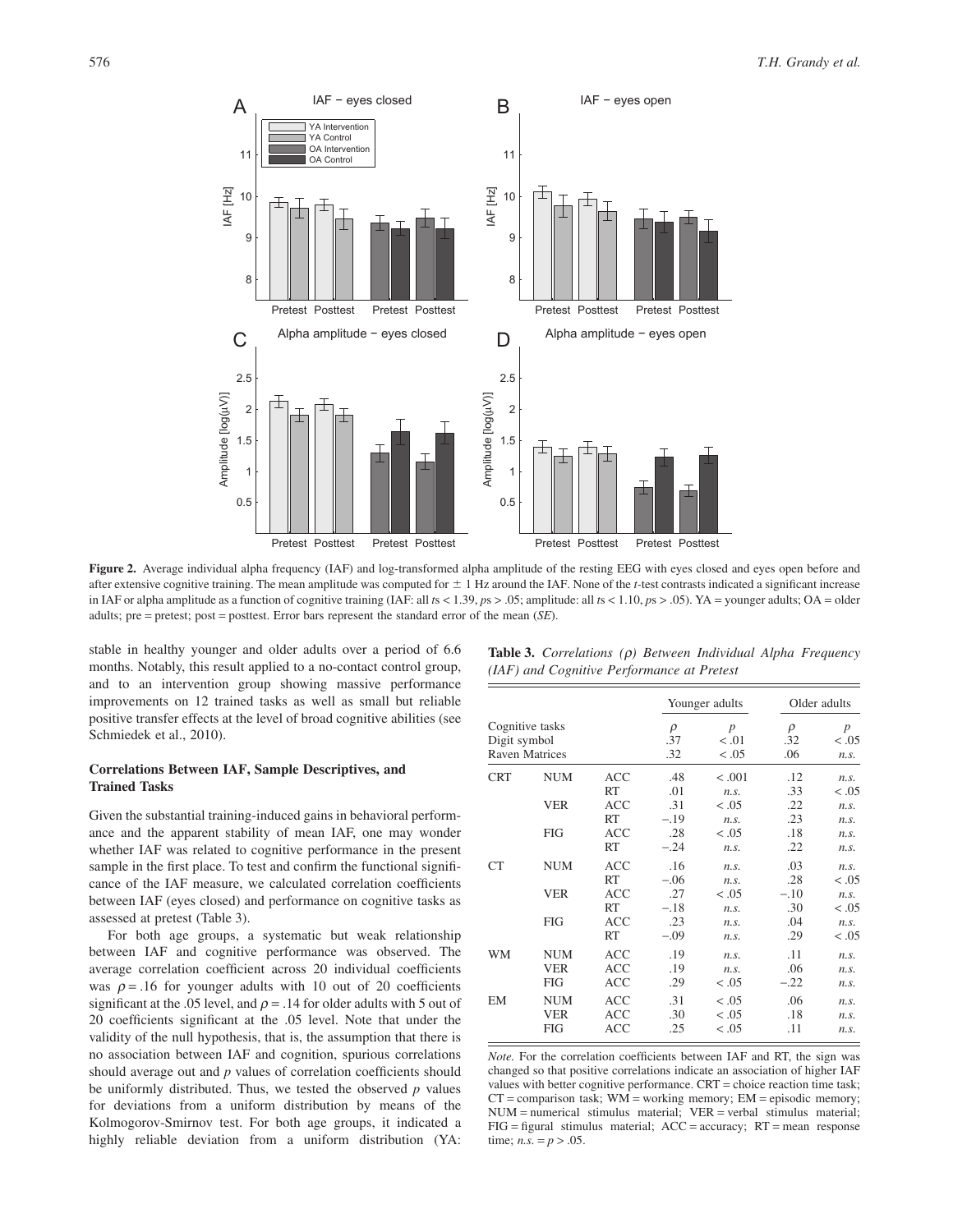

**Figure 3.** Relationship between IAF and cognitive performance for two exemplary tasks at pretest (A: Digit Symbol; B: Raven Matrices).

Kolmogorov-Smirnov  $Z(20) = 2.45$ ,  $p < .001$ ; OA: Kolmogorov-Smirnov  $Z(20) = 1.94$ ,  $p < .01$ ), indicating that the observed pattern of correlation coefficients is unlikely under the assumption of no association between IAF and cognitive measures. Taken together, the positive relation between IAF at rest with eyes closed and cognition, albeit weak, appears to be systematic in our sample and replicates well earlier findings (cf. Anokhin and Vogel, 1996; Klimesch, 1996, 1997; Klimesch et al., 1996). Figure 3 provides scatter plots of IAF versus performance in the Digit Symbol substitution task and the Raven Matrices task, which represent well the overall picture of the relationship between IAF and cognitive performance in the current sample: whereas both age groups showed a weak positive relationship between IAF and speed tasks (CRT, CT, Digit Symbol), for the more complex tasks (WM, EM, Raven Matrices) only for the younger adults were substantial positive correlations observed.

# **Reliability and Stability of Between-Person Differences in IAF**

Table 4 provides the split-half reliability coefficients for pretest and posttest as well as the test-retest stability coefficients of the IAF and alpha amplitude between pretest and posttest (see also Figure 4). The test-retest interval was on average 6.6 months  $(SD = 0.9)$ .

At pretest, IAF for eyes closed was measured with high reliability (YA: *r* > .94; OA: *r* > .83; *p*s < .01). Test-retest stability coefficients indicate that between-person differences in IAF with eyes closed were stable over time (YA: *r* = .89; OA: *r* = .82; *p*s < .01). Importantly, stability coefficients were only slightly lower than the corresponding reliability estimates, suggesting high stability of individual differences in IAF. In fact, when correcting the test-retest stabilities for attenuation due to unreliability of the measurements at pretest and posttest (cf. Spearman, 1904), we obtained test-retest stability estimates of  $r = .93$  for younger and  $r = .97$  for older adults. Thus IAF with eyes closed is highly reliable and stable with regard to the rank order of individuals across a test-retest interval of 6.6 months. IAF with eyes open was highly reliable for younger  $(r = .89; p < .01)$  but not as reliable for older adults  $(r = .72; p < .01)$ . Furthermore IAF with eyes open was found to be highly stable within younger adults  $(r = .88, p < .01)$ , but less stable in the older adults group ( $r = .61$ ,  $p < .01$ ). However, after correction for attenuation, stability estimates for eyes open reached the level estimated for the eyes closed condition (YA: *r* = .97; OA: *r* = .90).

Comparison of correlation coefficients by means of Fisher's *Z* transformation revealed no significant differences between testretest stability coefficients of younger and older adults for IAF with eyes closed (*z*s < 1.91, *p*s > .05, for empirical as well as corrected coefficients), but significant differences between the split-half reliabilities at pretest  $(z > 2.12, p < .05)$ . In the eyes open condition, significantly lower stability as well as reliability coefficients for older as compared to younger adults were found (*zs* > 2.10, *p*s < .05). Furthermore, the correlation of IAF values aggregated over pretest and posttest for eyes closed with the corresponding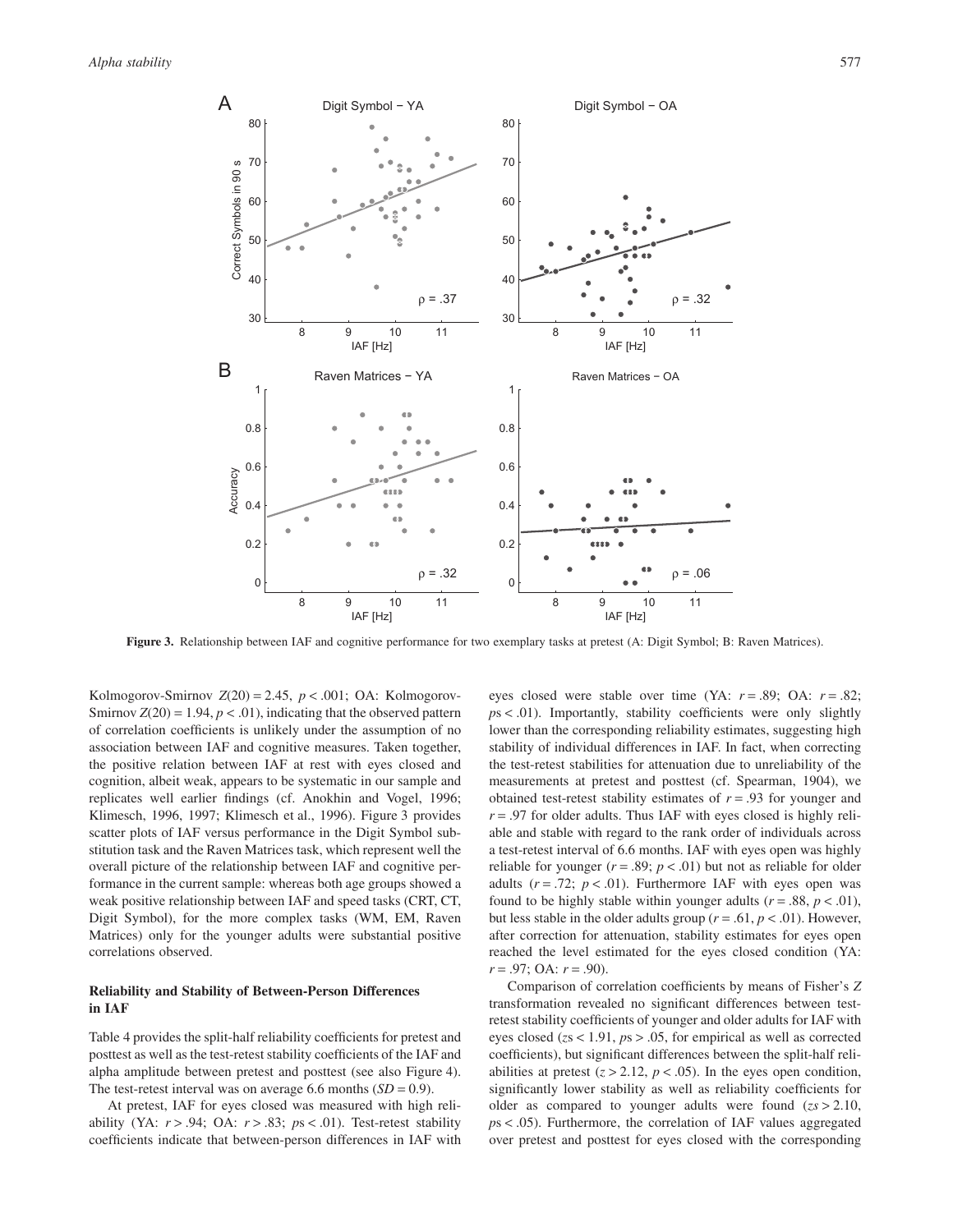**Table 4.** *Measures of IAF Stability and Reliability*

| Measure         | Condition   | Age<br>group | Experimental<br>group   | Test-retest<br>stability $(n)$ | Test-retest<br>stability $(n)$ | Split-half reliability<br>at pretest $(n)$ | Stability after correction<br>for attenuation $(n)$ |
|-----------------|-------------|--------------|-------------------------|--------------------------------|--------------------------------|--------------------------------------------|-----------------------------------------------------|
| IAF             | Eyes closed | Young        | Intervention<br>Control | $.91**$ (30)<br>$.87**$ (15)   | $.89**$ (45)                   | $.94**$ (45)                               | .93(45)                                             |
|                 |             | Old          | Intervention<br>Control | $.82**$ (27)<br>$.81**$ (12)   | $.82**$ (39)                   | $.85**$ (39)                               | .97(39)                                             |
|                 | Eyes open   | Young        | Intervention<br>Control | $.87**$ (30)<br>$.90**$ (15)   | $.88**$ (45)                   | $.89**$ (45)                               | .96(45)                                             |
|                 |             | Old          | Intervention<br>Control | $.64**$ (28)<br>$.61*(12)$     | $.61***(40)$                   | $.72**$ (40)                               | .90(40)                                             |
| Alpha amplitude | Eyes closed | Young        | Intervention<br>Control | $.96**$ (30)<br>$.89**$ (15)   | $.95***(45)$                   | $.99**$ (45)                               | .95(45)                                             |
|                 |             | Old          | Intervention<br>Control | $.91**$ (27)<br>$.96**$ (12)   | $.93**$ (39)                   | $.99**$ (39)                               | .94(39)                                             |
|                 | Eyes open   | Young        | Intervention<br>Control | $.91**$ (30)<br>$.88**$ (15)   | $.90**$ (45)                   | $.98**$ (45)                               | .92(45)                                             |
|                 |             | Old          | Intervention<br>Control | $.92**$ (28)<br>$.9**$ (12)    | $.94**$ (40)                   | $.99**$ (40)                               | .95(40)                                             |

*Note.* The intervention and control group as independent samples show very similar correlation coefficients. Mean temporal interval between pretest and posttest was 6.6 months.

 $*<sub>p</sub> < .05.$  \*\**p* < .01.



Figure 4. Scatter plots of individual alpha frequencies (IAF) and alpha amplitudes around IAF at pretest versus posttest as estimated from the resting EEG with eyes closed and eyes open. It can be seen that older adults show comparable stability when IAF is estimated from the resting EEG with eyes closed, but only exhibit moderate stability when the IAF is estimated from the eyes open condition. High stability of alpha amplitude was observed for both age groups and conditions. YA = younger adults; OA = older adults.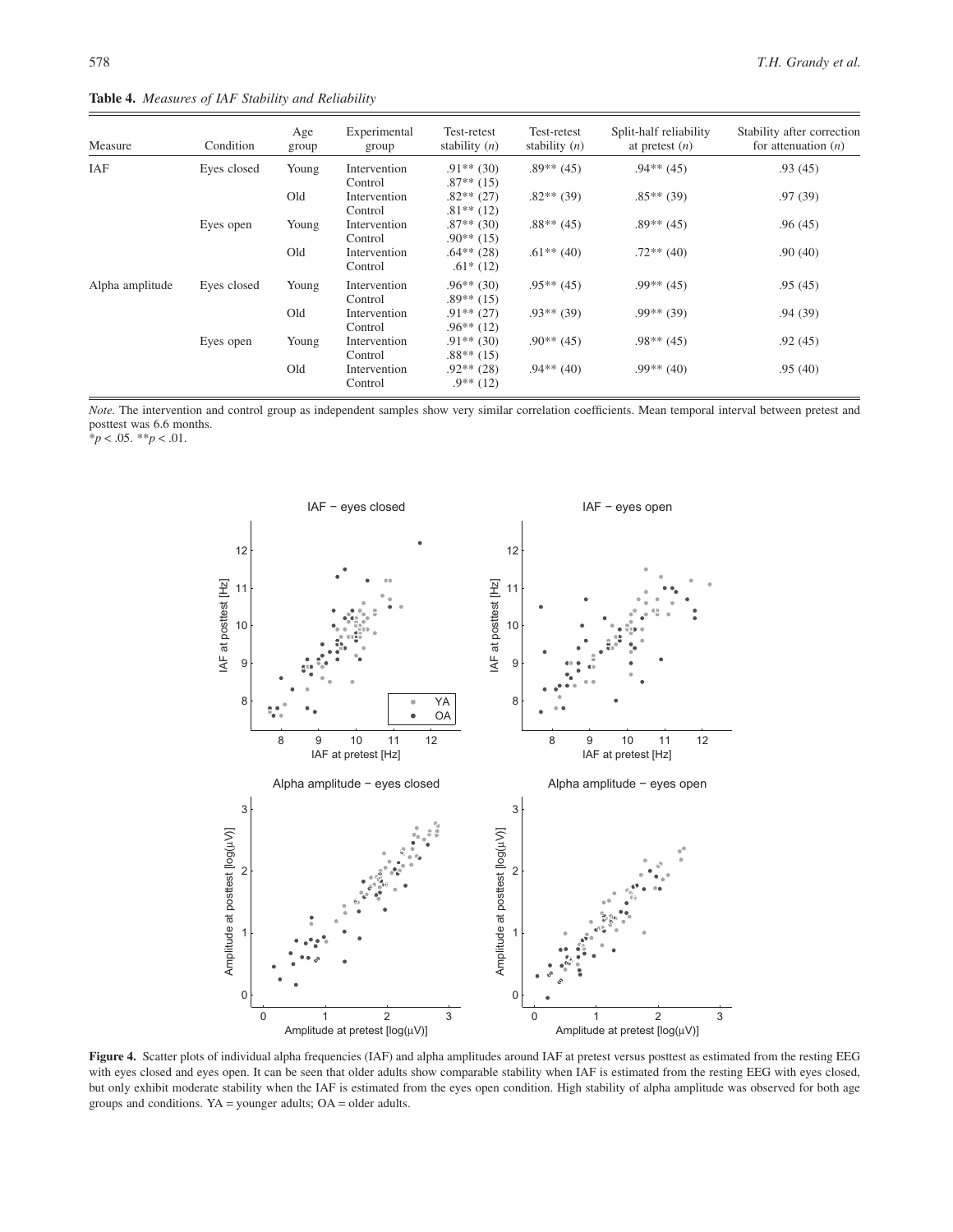aggregate for eyes open was high among younger adults  $(r = .87)$ ,  $p < .01$ ), and moderate among older adults ( $r = .52$ ,  $p < .01$ ); the difference between the two correlations was reliable  $(z > 3.36)$ ,  $p < .01$ ).

#### **Control Analysis: Stability of the Alpha Amplitude**

As discussed above, in the light of high stability of interindividual differences in alpha amplitude (Burgess & Gruzelier, 1993; Enoch et al., 2008; Gasser et al., 1985; Näpflin et al., 2007; Pollock et al., 1991; D. J. Smit et al., 2005) and high heritability (Enoch et al., 2008; C. M. Smit et al., 2006; D. J. Smit et al., 2005; van Beijsterveldt & van Baal, 2002; Vogel, 1970), we also conducted stability analyses on estimates of alpha amplitude. Overall, the analyses of amplitude estimates for alpha oscillations resembled the patterns observed for IAF. The split-half reliabilities for alpha amplitudes were close to perfect  $(r = .98 \text{ to } .99, \text{ ps } < .01)$ . In addition, test-retest stability coefficients indicate that between-person differences in alpha amplitude at rest with eyes closed as well as eyes open were highly stable across a test-retest interval of 6.6 months (YA: *r* = .95 and .90; OA: *r* = .93 and .94; *p*s < .01), well in line with the literature. Comparisons between reliability and stability coefficients for alpha amplitude did not reveal any significant differences between coefficients within and across experimental and age groups (all *z*s < 1.29, *p*s > .05), indicating an overall high level of reliability and stability. Comparable to the IAF, also the mean alpha amplitude did not change reliably from pretest to posttest (Figure 2C and D). Overall, rmANOVA on the alpha amplitude with factors  $Time \times Group \times Condition \times Age$  did not reveal significant main effects or interactions (all *F*s(1,80) < 2.98; *p*s > .05) with the following exceptions: highly reliable differences between the eyes closed and eyes open condition,  $F(1,80) =$ 163.94;  $p < .001$ ;  $d_{YA} = 1.34$ ,  $d_{OA} = 0.77$ , and between age groups,  $F(1,80) = 14.93$ ;  $p < .001$ ;  $d_{EC} = 1.15$ ,  $d_{EO} = 0.89$ , as well as a reliable Age  $\times$  Condition,  $F(1,80) = 7.64$ ;  $p < .01$ , and Age  $\times$  Group interactions,  $F(1,80) = 6.52$ ;  $p < .05$ . Also, for the alpha amplitude, no reliable increases from pretest to posttest were found (all  $t s < 1.10$ ,  $p s > .05$ , effect sizes in the intervention group: YA<sub>EC</sub>:  $d = -0.10$ ; YA<sub>EO</sub>:  $d = -0.01$ ; OA<sub>EC</sub>:  $d = -0.19$ ; OA<sub>EO</sub>: -0.10), and none of the Time  $\times$  Group interactions within age groups and conditions reached significance (all *F*s < 1.99, *p*s > .05).

#### **Discussion**

Following up on earlier work, this study closely examined the status of IAF as a neurophysiological trait marker. Several previous studies have reported stable individual differences in IAF (e.g., Kondacs & Szabó, 1999; Salinsky et al., 1991) as well as betweenperson correlations between IAF and measures of cognitive abilities (e.g., Angelakis, Lubar, & Stathopoulou, 2004; Anokhin & Vogel, 1996; Klimesch, 1997; Mundy-Castle, 1958), suggesting a link between IAF and cognitive functioning. We confirmed observations of stable individual differences in IAF over a test-retest interval of about 6 months, and of weak but systematic positive correlations between IAF and cognitive performance. At the same time, we observed substantial training-related behavioral gains in several domains of cognition, including cognitive tasks in which performance was positively correlated with IAF at pretest. Nevertheless, mean IAF remained stable from pretest to posttest, confirming another important aspect of stability of IAF: the stability of absolute IAF values. Equally, in a control analysis alpha amplitude was shown to be stable across the test-retest interval of about 6 months. Between-person stability as well as stability of absolute values of IAF and alpha amplitude persisted into old age (65–80 years); thus far, complete evidence for this age period is not available. Age differences were observed with respect to the mean IAF and alpha amplitude as well as for reliability and stability of IAF as assessed with eyes open. We discuss these findings below, and argue that they are consistent with the notion that IAF (with eyes closed) qualifies as an individual neurophysiological trait marker that reflects general CNS functioning. Because it is relatively easy to assess, it has high potential for monitoring within-person changes of neurophysiological integrity up to old age.

# **Age-Related IAF Slowing and the Reliability and Stability of IAF**

In line with previous reports (Aurlien et al., 2004; Chiang et al., 2011; Duffy, Albert, McAnulty, & Garvey, 1984; Duffy, McAnulty, & Albert, 1993), we observed that mean IAF is lower in older adults relative to younger adults. Reasons for the slowing of alpha frequency with advancing age may be found in age-related neuroanatomical changes, such as losses in gray matter volume, white matter integrity (cf. Raz, Ghisletta, Rodrigue, Kennedy, & Lindenberger, 2010; Raz et al., 2005, 2012), and neurotransmitters (e.g., Bäckman, Lindenberger, Li, & Nyberg, 2010). Theoretical models suggesting that properties of thalamocortical feedback loops may account for differences in IAF (David & Friston, 2003; Jirsa, 2009; Lopes da Silva, 1991; Robinson et al., 2003) point to alterations in white matter microarchitecture as one potential determinant of individual differences and age-related changes in IAF. Recent empirical observations linking between-person differences in IAF to differences in white matter density (e.g., Valdes-Hernandez et al., 2010) and to white matter integrity (e.g., Babiloni et al., 2010) support this claim.

For IAF assessed with eyes closed, the within-session reliability and test-retest stability for an interval of 6.6 months are comparable to published data without intervening cognitive training (Deakin & Exley, 1979; Gasser et al., 1985; Kondacs & Szabó, 1999; Salinsky et al., 1991). For both age groups, we observed high reliability of the measurements as well as high stability of individual differences over time.

We also examined the reliability and stability of peak IAF in the resting EEG with eyes open, which to the best of our knowledge has not yet been reported explicitly (but see Doppelmayr et al., 1998; McEvoy et al., 2000; Näpflin et al., 2007; Näpflin, Wildi, & Sarnthein, 2008). Younger adults exhibited a similar high reliability and stability of IAF with eyes open as with eyes closed, and the two IAF measures were found to correlate strongly. Among older adults, the reliability and stability for IAF with eyes open was significantly smaller, which also explains the smaller correlation between IAF with eyes closed and eyes open in that age group. Thus, for older adults IAF assessed with eyes open may only be of limited value as an individual neurophysiological marker.

#### **Extensive Cognitive Training Does Not Alter IAF**

IAF did not change as a result of extensive cognitive training, despite large behavioral training gains (average *d* across 18 performance measures:  $d_{YA} = 1.13$ ,  $d_{OA} = 1.11$ ) in three different cognitive domains, and despite weak but systematic correlations of IAF with cognitive performance in the present sample at pretest. Given the high reliability of IAF, the lack of change in IAF is unlikely to reflect measurement error.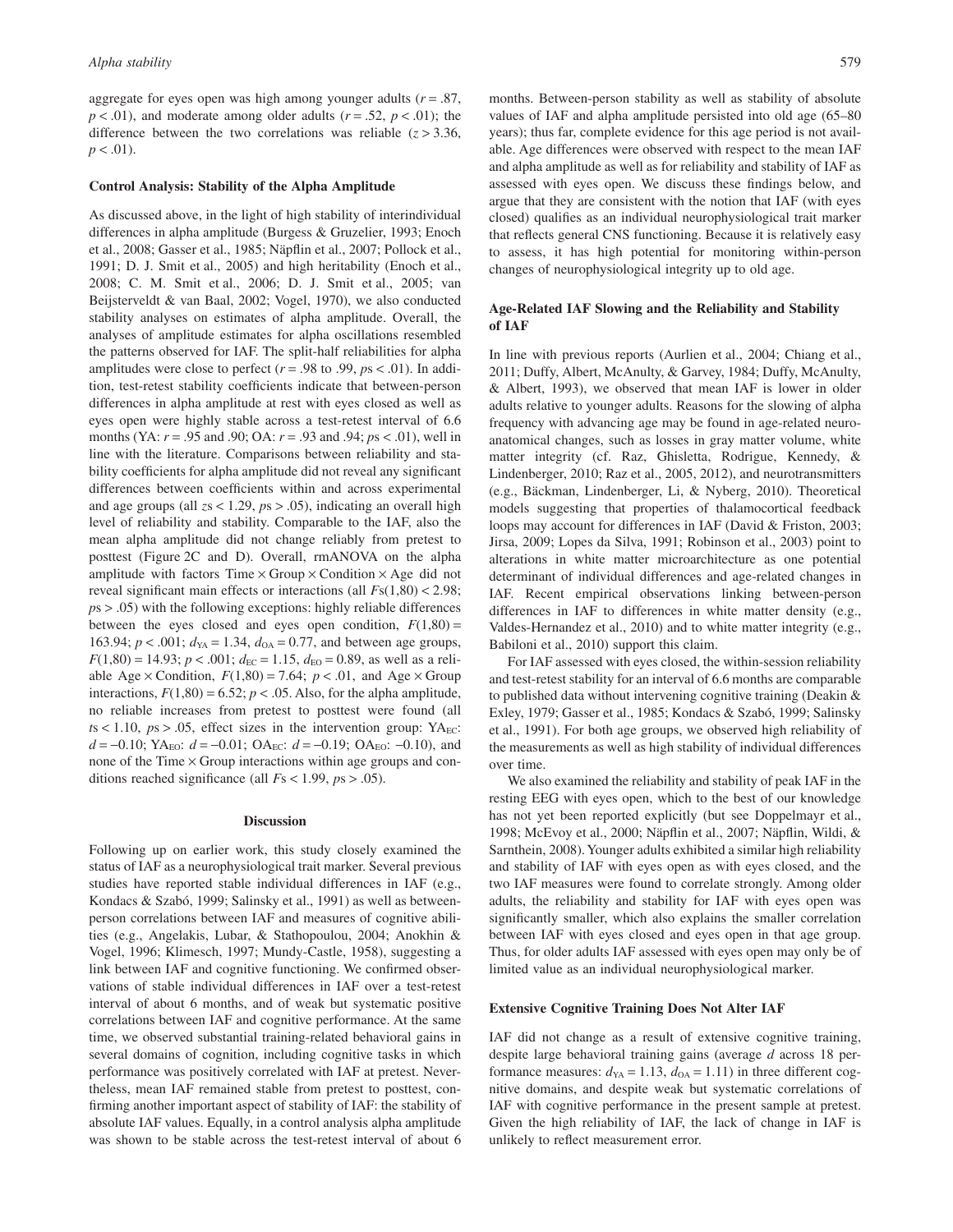Correlations between IAF and cognitive performance at pretest indicate that cognitive training included tasks that are related to IAF. The observed pattern is consistent with the literature reporting correlations between IAF and cognitive performance in a very broad and diverse range of cognitive tasks (Angelakis, Lubar, & Stathopoulou, 2004; Angelakis, Lubar, Stathopoulou & Kounios, 2004; Anokhin & Vogel, 1996; Clark et al., 2004; Giannitrapani, 1985; Klimesch et al., 1990, 1993; Mundy-Castle, 1958; Mundy-Castle & Nelson, 1960; Surwillo, 1961, 1963). This makes it likely that IAF reflects *general* functional properties of the CNS (cf. Valdes-Hernandez et al., 2010), which is in line with more recent theoretical work suggesting that alpha oscillations are functionally related to gating of neural activity (cf. Jensen & Mazaheri, 2010) and the provision of time frames for efficient neural communication (Klimesch et al., 2007; Mazaheri & Jensen, 2010) rather than to specific task-related functions. From this perspective, the stability of IAF despite large intervention-related changes in cognitive performance reveals an important dissociation in the relation between IAF and cognition. It renders a reciprocal (causal) relationship between IAF and cognition underlying the correlation between IAF and cognitive performance highly unlikely, and rather supports the notion that IAF reflects stable general functional properties of the CNS that influence individual differences in cognition in a more indirect manner. In this sense, we argue that, within healthy adults up to 80 years, IAF is a highly *stable* individual systems marker of CNS functioning, hence qualifies as a neurophysiological trait marker.

Given that IAF was not influenced by substantial changes in cognitive performance, one may ask for the locus of the substantial performance gains due to extensive cognitive training. Generally, it follows that training leads to changes in the nervous system that does not directly alter IAF. Theoretical (David & Friston, 2003; Jirsa, 2009; Lopes da Silva, 1991; Robinson et al., 2003) and empirical (Valdes-Hernandez et al., 2010) work points to posterior fiber tracts as one determining source of individual differences in IAF. Accordingly, it fits the picture that, within the COGITO study, training-related changes in white matter microstructure were restricted to the most anterior subsegment of the anterior corpus callosum (Lövdén et al., 2010), but not found in posterior fiber tracts, such as the forceps major, which have been shown to be related to IAF (Valdes-Hernandez et al., 2010). Thus, we do not imply that the cognitive training intervention did not induce any neurophysiological changes. Rather, it appears that some neurophysiological parameters related to cognitive performance in typical one-shot measurements, as demonstrated for the pretest data in the present report, are actually highly stable and may not be easily modifiable by cognitive interventions.

In line with previous observations, interindividual differences in alpha amplitude were also found to be highly reliable and stable (Enoch et al., 2008; Gasser et al., 1985; Kondacs & Szabó, 1999; McEvoy et al., 2000; Pollock et al., 1991; Salinsky et al., 1991; D. J. Smit et al., 2005). Furthermore, mean alpha amplitude was highly stable across 6 months in both age groups, with lower absolute alpha amplitude in older adults (cf. Klimesch, 1999; Markand, 1990).

Taken together, the presented findings also provide an important complement to the literature reporting high heritability of parameters of the EEG, including IAF and alpha amplitude (e.g., Enoch et al., 2008; C. M. Smit et al., 2006; D. J. Smit et al., 2005; van Beijsterveldt & van Baal, 2002; Vogel, 1970). By showing that IAF and alpha amplitude are highly stable even in the light of a largescale cognitive intervention, they support the notion that these

parameters are under strong genetic control and as a consequence are not easily modifiable by environmental factors (cf. C. M. Smit et al., 2006). On the other hand this also implies that substantial changes in these parameters can be highly indicative of pathological processes (cf. Babiloni et al., 2008; Babiloni, Pievani et al., 2009; Moretti et al., 2004, 2007; Vogel, 1970).

#### **Interpretation and Conclusion**

The pattern of results observed in this study has important implications. The findings strongly suggest that *IAF stability over time* is an important characteristic of intact general CNS functioning. Absolute alpha frequency values per se may possess poor sensitivity and specificity as a clinical marker, but IAF may constitute a robust and easy-to-assess candidate for monitoring deviations from normal CNS functioning, such as progression of disease, by following within-person changes in IAF over time.

As an empirical method, EEG is easily applicable to assess functional aspects of the nervous system. It also comes with the advantage of measuring signals directly related to neural activity. Thus, it may add important diagnostic information to neuroimaging data that provide anatomical-structural information (e.g., Frisoni, Fox, Jack, Scheltens, & Thompson, 2010) or more indirect measures of neural activity such as the blood oxygen level dependent (BOLD) signal. At the same time, EEG signals show large and often highly stable interindividual differences in various aspects (e.g., evoked potentials, frequency spectra, and their topographical distribution; cf. Burgess & Gruzelier, 1993; Näpflin et al., 2007, 2008; Sarnthein, Andersson, Zimmermann, & Zumsteg, 2009; Tuladhar et al., 2007; Van Dis, Corner, Dapper, Hanewald, & Kok, 1979) that are also known to exhibit remarkably high heritability (Anokhin et al., 2001, 2006; Enoch et al., 2008; C. M. Smit et al., 2006; D. J. Smit et al., 2005; D. J. Smit, Stam, Posthuma, Boomsma, & de Geus, 2008; D. J. A. Smit, Boomsma, Schnack, Hulshoff Pol, & de Geus, 2012; van Beijsterveldt & van Baal, 2002; Vogel, 1970). These interindividual differences may often go unnoticed in studies that focus exclusively on experimental or quasi-experimental comparisons at the group level.

We have shown that IAF is broadly distributed in the frequency spectrum (approximately 8–12 Hz) *across* persons, but extraordinarily stable *within* persons across 6 months, and in the presence of a massive cognitive intervention. Hence, it is worth exploring whether monitoring deviations from absolute stability in IAF within individuals may serve, for example, as a clinically relevant early sign of neuropathology. This perspective is somewhat similar to monitoring progression of disease in cancer patients, where a variety of cancer markers are monitored in relation to changes in their concentration at the individual level.

Another important implication of the present study relates to basic research concerning the neural underpinnings of cognition. There is currently a large interest in relating individual differences in neuroanatomy as well as neural functioning to individual differences in cognition (e.g., Deary, Penke, & Johnson, 2010; Kanai & Rees, 2011). The dissociation of two correlated variables with respect to changes in one of the two variables not necessarily being paralleled by changes in the other variable, as demonstrated here with cognitive performance and IAF, adds important information to the understanding of the directionality and causality of the relationship between indicators of neural and cognitive functioning. In this context, future studies should explore whether other forms of intervention are more effective in altering both cognition and IAF, and, if so, which mechanisms are driving the association between the two.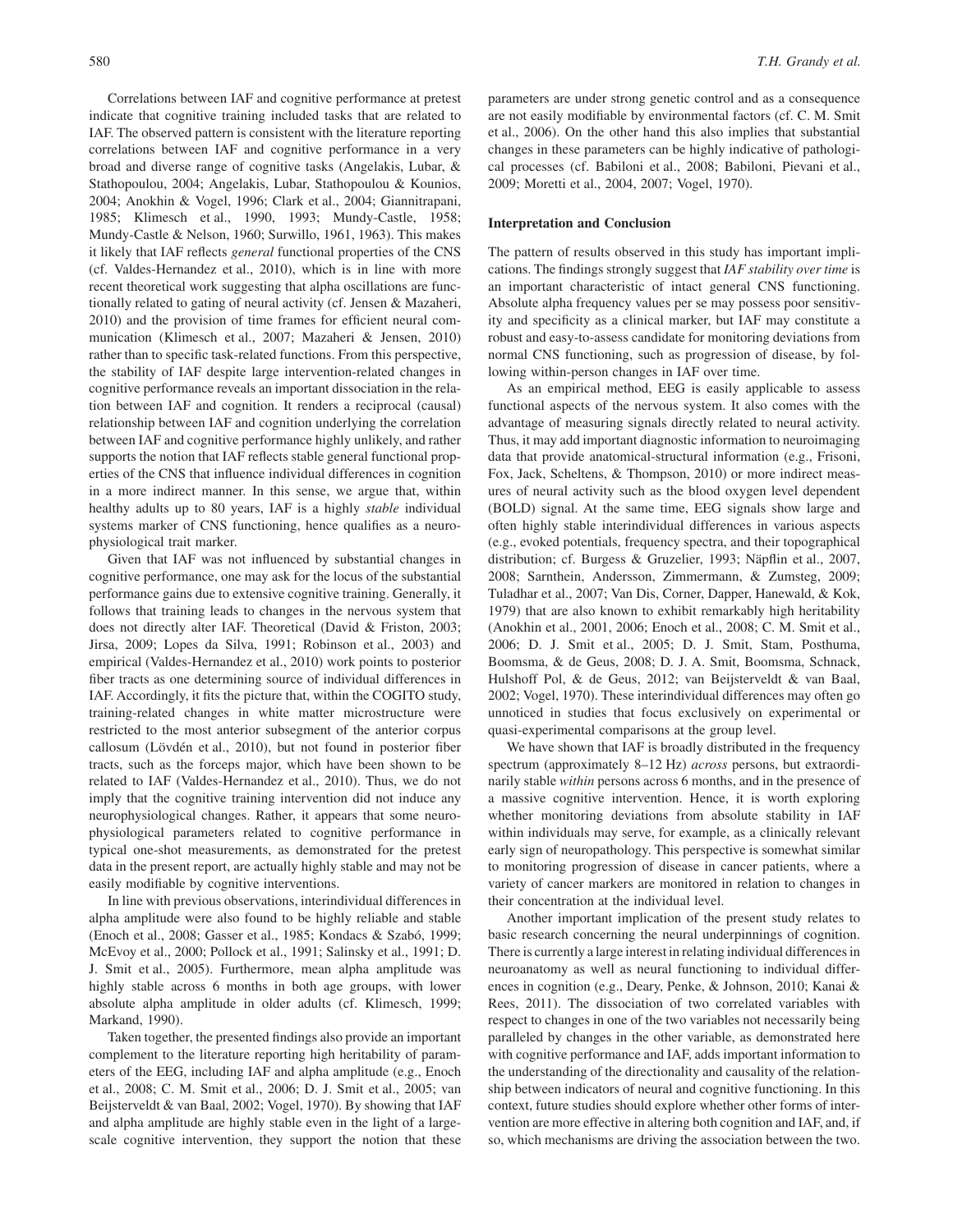To conclude, we propose that an explicit focus on the assessment of longitudinal change *within* healthy individuals or patients may help to better understand the associations between neurophysiological markers, such as IAF, and CNS functioning as well as (patho)physiological changes therein. Accordingly, future research with extended longitudinal designs and multimodal assessments (i.e., EEG, fMRI, diffusion tensor imaging, genomic imaging, etc.) is needed to delineate the mechanisms that underlie the complex relationship between the many levels of CNS functioning and cognition.

#### **References**

- Angelakis, E., Lubar, J. F., & Stathopoulou, S. (2004). Electroencephalographic peak alpha frequency correlates of cognitive traits. *Neuroscience Letters*, *371*, 60–63.
- Angelakis, E., Lubar, J. F., Stathopoulou, S., & Kounios, J. (2004). Peak alpha frequency: An electroencephalographic measure of cognitive preparedness. *Clinical Neurophysiology*, *115*, 887–897.
- Anokhin, A. P., Müller, V., Lindenberger, U., Heath, A. C., & Myers, E. (2006). Genetic influences on dynamic complexity of brain oscillations. *Neuroscience Letters*, *397*, 93–98.
- Anokhin, A. P., van Baal, G. C., van Beijsterveldt, C. E., de Geus, E. J., Grant, J., & Boomsma, D. I. (2001). Genetic correlation between the P300 event-related brain potential and the EEG power spectrum. *Behavior Genetics*, *31*, 545–554.
- Anokhin, A. P., & Vogel, F. (1996). EEG alpha rhythm frequency and intelligence in normal adults. *Intelligence*, *23*, 1–14.
- Aurlien, H., Gjerde, I. O., Aarseth, J. H., Eldoen, G., Karlsen, B., Skeidsvoll, H., & Gilhus, N. E. (2004). EEG background activity described by a large computerized database. *Clinical Neurophysiology*, *115*, 665– 673.
- Babiloni, C., Frisoni, G. B., Pievani, M., Toscano, L., Del Percio, C., Geroldi, C., . . . Rossini, P. M. (2008). White-matter vascular lesions correlate with alpha EEG sources in mild cognitive impairment. *Neuropsychologia*, *46*, 1707–1720.
- Babiloni, C., Frisoni, G. B., Pievani, M., Vecchio, F., Lizio, R., Buttiglione, M., . . . Rossini, P. M. (2009). Hippocampal volume and cortical sources of EEG alpha rhythms in mild cognitive impairment and Alzheimer disease. *Neuroimage*, *44*, 123–135.
- Babiloni, C., Frisoni, G. B., Vecchio, F., Pievani, M., Geroldi, C., De Carli, C., . . . Rossini, P. M. (2010). Global functional coupling of resting EEG rhythms is related to white-matter lesions along the cholinergic tracts in subjects with amnesic mild cognitive impairment. *Journal of Alzheimer's Disease*, *19*, 859–871.
- Babiloni, C., Pievani, M., Vecchio, F., Geroldi, C., Eusebi, F., Fracassi, C., . . . Frisoni, G. B. (2009). White-matter lesions along the cholinergic tracts are related to cortical sources of EEG rhythms in amnesic mild cognitive impairment. *Human Brain Mapping*, *30*, 1431–1443.
- Bäckman, L., Lindenberger, U., Li, S.-C., & Nyberg, L. (2010). Linking cognitive aging to alterations in dopamine neurotransmitter functioning: Recent data and future avenues. *Neuroscience & Biobehavioral Reviews*, *34*, 670–677.
- Bell, A. J., & Sejnowski, T. J. (1995). An information-maximization approach to blind separation and blind deconvolution. *Neural Computation*, *7*, 1129–1159.
- Berger, H. (1929). Über das Elektrenkephalogramm des Menschen [About the human electroencephalogram]. *Archiv fur Psychiatrie und Nervenkrankheiten*, *87*, 527–570.
- Berger, H. (1933). Über das Elektrenkephalogramm des Menschen V. [About the human electroencephalogram. Part V]. *Archiv fur Psychiatrie und Nervenkrankheiten*, *98*, 231–254.
- Burgess, A., & Gruzelier, J. (1993). Individual reliability of amplitude distribution in topographical mapping of EEG. *Electroencephalography and Clinical Neurophysiology*, *86*, 219–223.
- Cantero, J. L., Atienza, M., Gomez-Herrero, G., Cruz-Vadell, A., Gil-Neciga, E., Rodriguez-Romero, R., . . . Garcia-Solis, D. (2009). Functional integrity of thalamocortical circuits differentiates normal aging from mild cognitive impairment. *Human Brain Mapping*, *30*, 3944– 3957.
- Chiang, A. K., Rennie, C. J., Robinson, P. A., van Albada, S. J., & Kerr, C. C. (2011). Age trends and sex differences of alpha rhythms including split alpha peaks. *Clinical Neurophysiology*, *122*, 1505–1517.
- Clark, C. R., Veltmeyer, M. D., Hamilton, R. J., Simms, E., Paul, R., Hermens, D., . . . Gordon, E. (2004). Spontaneous alpha peak frequency predicts working memory performance across the age span. *International Journal of Psychophysiology*, *53*, 1–9.
- David, O., & Friston, K. J. (2003). A neural mass model for MEG/EEG: Coupling and neuronal dynamics. *Neuroimage*, *20*, 1743–1755.
- Deakin, J. F. W., & Exley, K. A. (1979). Personality and male-female influences on the EEG alpha rhythm. *Biological Psychology*, *8*, 285– 290.
- Deary, I. J., Penke, L., & Johnson, W. (2010). The neuroscience of human intelligence differences. *Nature Reviews Neuroscience*, *11*, 201– 211.
- Delorme, A., & Makeig, S. (2004). EEGLAB: An open source toolbox for analysis of single-trial EEG dynamics including independent component analysis. *Journal of Neuroscience Methods*, *134*, 9–21.
- d'Onofrio, F., Salvia, S., Petretta, V., Bonavita, V., Rodriguez, G., & Tedeschi, G. (1996). Quantified-EEG in normal aging and dementias. *Acta Neurologica Scandinavica*, *93*, 336–345.
- Doppelmayr, M., Klimesch, W., Pachinger, T., & Ripper, B. (1998). Individual differences in brain dynamics: Important implications for the calculation of event-related band power. *Biological Cybernetics*, *79*, 49–57.
- Duffy, F. H., Albert, M. S., McAnulty, G., & Garvey, A. J. (1984). Agerelated differences in brain electrical activity of healthy subjects. *Annals of Neurology*, *16*, 430–438.
- Duffy, F. H., McAnulty, G. B., & Albert, M. S. (1993). The pattern of age-related differences in electrophysiological activity of healthy males and females. *Neurobiology of Aging*, *14*, 73–84.
- Enoch, M.-A., Shen, P.-H., Ducci, F., Yuan, Q., Liu, J., White, K. V., . . . Goldman, D. (2008). Common genetic origins for EEG, alcoholism and anxiety: The role of CRH-BP. *PLoS ONE*, *3*, e3620.
- Folstein, M. F., Folstein, S. E., & McHugh, P. R. (1975). "Mini-mental state." A practical method for grading the cognitive state of patients for the clinician. *Journal of Psychiatric Research*, *12*, 189–198.
- Frisoni, G. B., Fox, N. C., Jack, C. R., Scheltens, P., & Thompson, P. M. (2010). The clinical use of structural MRI in Alzheimer disease. *Nature Reviews Neurology*, *6*, 67–77.
- Gasser, T., Bächer, P., & Steinberg, H. (1985). Test-retest reliability of spectral parameters of the EEG. *Electroencephalography and Clinical Neurophysiology*, *60*, 312–319.
- Gawel, M., Zalewska, E., Szmidt-Salkowska, E., & Kowalski, J. (2007). Does EEG (visual and quantitative) reflect mental impairment in subcortical vascular dementia? *Journal of the Neurological Sciences*, *257*, 11–16.
- Gawel, M., Zalewska, E., Szmidt-Salkowska, E., & Kowalski, J. (2009). The value of quantitative EEG in differential diagnosis of Alzheimer's disease and subcortical vascular dementia. *Journal of the Neurological Sciences*, *283*, 127–133.
- Giannitrapani, D. (1985). *The electrophysiology of intellectual functions*. Basel, Switzerland: Karger.
- Jelic, V., Johansson, S. E., Almkvist, O., Shigeta, M., Julin, P., Nordberg, A., ... Wahlund, L. O. (2000). Quantitative electroencephalography in mild cognitive impairment: Longitudinal changes and possible prediction of Alzheimer's disease. *Neurobiology of Aging*, *21*, 533– 540.
- Jensen, O., & Mazaheri, A. (2010). Shaping functional architecture by oscillatory alpha activity: Gating by inhibition. *Frontiers in Human Neuroscience*, *4*, 186.
- Jirsa, V. K. (2009). Neural field dynamics with local and global connectivity and time delay. *Philosophical Transactions of the Royal Society London, Series A (Mathematical, Physical & Engineering Sciences)*, *367*, 1131–1143.
- Kagan, J. (1980). Perspectives on continuity. In O. G. Brim Jr. & J. Kagan (Eds.), *Constancy and change in human development* (pp. 26–74). Cambridge, MA: Harvard University Press.
- Kanai, R., & Rees, G. (2011). The structural basis of inter-individual differences in human behaviour and cognition. *Nature Reviews Neuroscience*, *12*, 231–242.
- Klimesch, W. (1996). Memory processes, brain oscillations and EEG synchronization. *International Journal of Psychophysiology*, *24*, 61–100.
- Klimesch, W. (1997). EEG-alpha rhythms and memory processes. *International Journal of Psychophysiology*, *26*, 319–340.